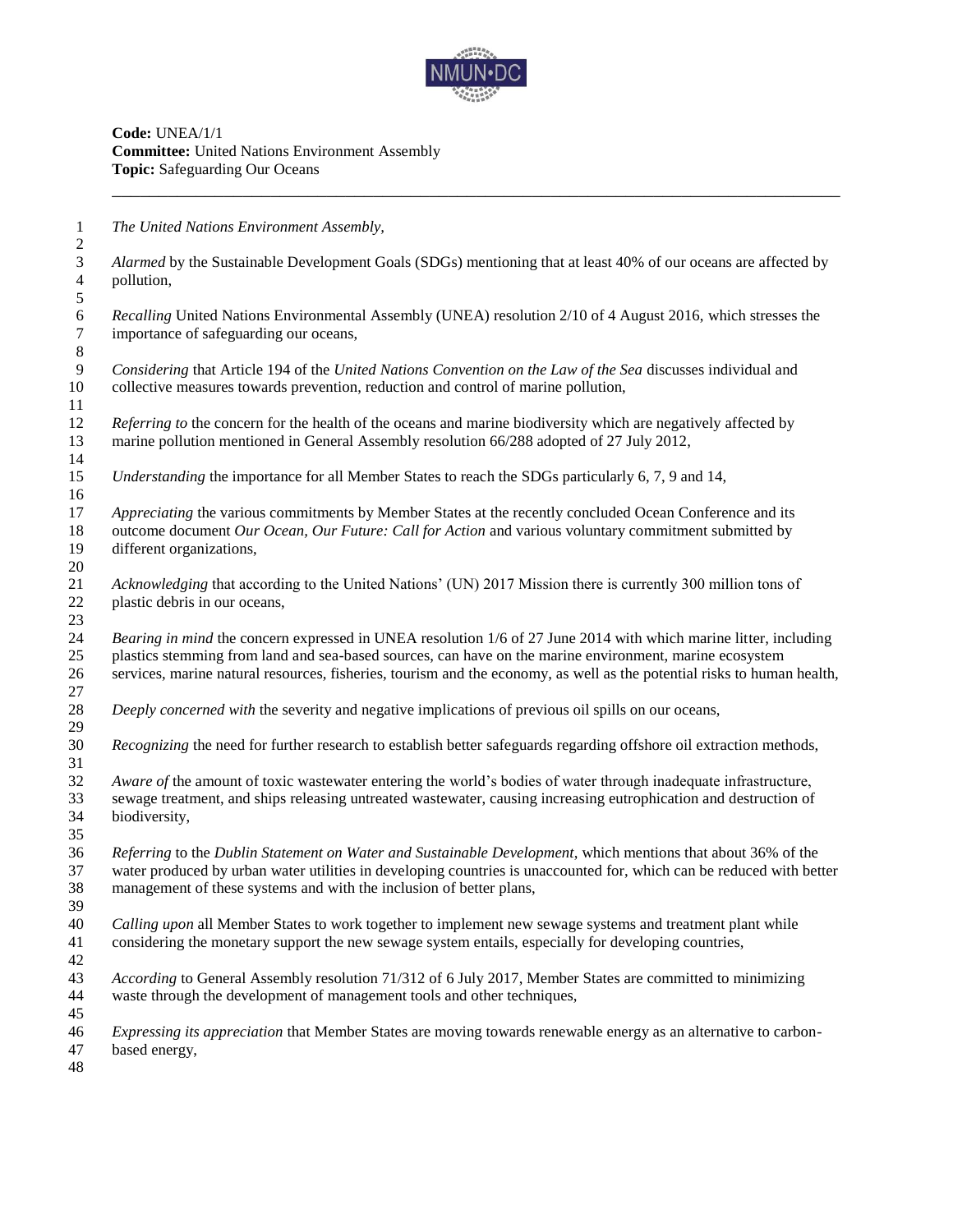| 49     | Realizing the emphasis placed in the Our Ocean, Our Future: Call for Action document on financial support, and |                                                                                                                           |                                                                                                                        |  |  |  |
|--------|----------------------------------------------------------------------------------------------------------------|---------------------------------------------------------------------------------------------------------------------------|------------------------------------------------------------------------------------------------------------------------|--|--|--|
| 50     |                                                                                                                | capacity building especially in regard to developing nations, for instance small island states, to aid in the sustainable |                                                                                                                        |  |  |  |
| 51     |                                                                                                                | use of the oceans,                                                                                                        |                                                                                                                        |  |  |  |
| 52     |                                                                                                                |                                                                                                                           |                                                                                                                        |  |  |  |
| 53     |                                                                                                                |                                                                                                                           | Observing that according to General Assembly resolution 66/288 of 27 July 2012, developing states lack the level of    |  |  |  |
| 54     |                                                                                                                |                                                                                                                           | resources sufficient to respond effectively to threats to its oceans and require assistance to ensure long-term debt   |  |  |  |
| 55     |                                                                                                                |                                                                                                                           | sustainability and thus the potential for widespread pollution,                                                        |  |  |  |
| 56     |                                                                                                                |                                                                                                                           |                                                                                                                        |  |  |  |
| 57     | 1.                                                                                                             |                                                                                                                           | Urges all Member States to take the measures necessary to ensure the cleanliness of our waters, by:                    |  |  |  |
| 58     |                                                                                                                |                                                                                                                           |                                                                                                                        |  |  |  |
| 59     |                                                                                                                | a.                                                                                                                        | Consulting with developing nations regarding policies on cleaner energy alternatives;                                  |  |  |  |
| 60     |                                                                                                                |                                                                                                                           |                                                                                                                        |  |  |  |
| 61     |                                                                                                                | b.                                                                                                                        | Cooperating with financial sectors within their borders to ensure the sustainability of renewable energy               |  |  |  |
| 62     |                                                                                                                |                                                                                                                           | programs;                                                                                                              |  |  |  |
| 63     |                                                                                                                |                                                                                                                           |                                                                                                                        |  |  |  |
| 64     |                                                                                                                |                                                                                                                           |                                                                                                                        |  |  |  |
|        | 2.                                                                                                             |                                                                                                                           | Calls upon Member States, intergovernmental organizations, non-governmental organizations and other entities           |  |  |  |
| 65     |                                                                                                                |                                                                                                                           | that made voluntary commitments to the recently concluded World Ocean Conference to make efforts towards               |  |  |  |
| 66     |                                                                                                                |                                                                                                                           | the fulfillment of the commitments as this will greatly assist in addressing the various problems facing ocean         |  |  |  |
| 67     |                                                                                                                | governance;                                                                                                               |                                                                                                                        |  |  |  |
| 68     |                                                                                                                |                                                                                                                           |                                                                                                                        |  |  |  |
| 69     | 3.                                                                                                             |                                                                                                                           | <i>Emphasizes</i> previous resolutions such as General Assembly 71/312 by Member States concerning the                 |  |  |  |
| $70\,$ |                                                                                                                |                                                                                                                           | management of pollution and waste in marine environments and calls for the continued dedication to previous            |  |  |  |
| 71     |                                                                                                                | resolutions;                                                                                                              |                                                                                                                        |  |  |  |
| $72\,$ |                                                                                                                |                                                                                                                           |                                                                                                                        |  |  |  |
| 73     | 4.                                                                                                             |                                                                                                                           | <i>Endorses</i> the reduction of ocean pollution caused by plastic water bottles through the utilization of individual |  |  |  |
| 74     |                                                                                                                |                                                                                                                           | water filtration technology:                                                                                           |  |  |  |
| 75     |                                                                                                                |                                                                                                                           |                                                                                                                        |  |  |  |
| 76     |                                                                                                                | a.                                                                                                                        | That filters microorganisms such as bacteria and protozoa using a hollow fiber membrane micro-                         |  |  |  |
| 77     |                                                                                                                |                                                                                                                           | filtration system;                                                                                                     |  |  |  |
| 78     |                                                                                                                |                                                                                                                           |                                                                                                                        |  |  |  |
| 79     |                                                                                                                |                                                                                                                           | Using this technology for individual access to clean water;<br>i.                                                      |  |  |  |
| 80     |                                                                                                                | ii.                                                                                                                       | Employing similar technology, that also filters out viruses, for family or group use;                                  |  |  |  |
| 81     |                                                                                                                |                                                                                                                           |                                                                                                                        |  |  |  |
| 82     |                                                                                                                | b.                                                                                                                        | Voluntary funding would be welcomed by Member States;                                                                  |  |  |  |
| 83     |                                                                                                                |                                                                                                                           |                                                                                                                        |  |  |  |
| 84     |                                                                                                                | c.                                                                                                                        | Looks upon non-governmental organizations such as Washfunders to promote crowdfunding efforts as                       |  |  |  |
| 85     |                                                                                                                |                                                                                                                           | well as contribute to the allocation of funds;                                                                         |  |  |  |
| 86     |                                                                                                                |                                                                                                                           |                                                                                                                        |  |  |  |
| 87     |                                                                                                                | d.                                                                                                                        | Suggests partnerships between Member States and companies such as Life Straw to facilitate the                         |  |  |  |
| 88     |                                                                                                                |                                                                                                                           | achievement of SDG 6 and reduce plastic bottle pollution;                                                              |  |  |  |
| 89     |                                                                                                                |                                                                                                                           |                                                                                                                        |  |  |  |
| 90     |                                                                                                                | e.                                                                                                                        | United Nations designated disaster areas would be the primary focus of this strategy, while areas                      |  |  |  |
| 91     |                                                                                                                |                                                                                                                           | without access to purified water would be the secondary target for this initiative;                                    |  |  |  |
| 92     |                                                                                                                |                                                                                                                           |                                                                                                                        |  |  |  |
| 93     | 5.                                                                                                             |                                                                                                                           | Encourages all Member States consider integrating biodegradable paper bags and consider taxing plastic bags at         |  |  |  |
| 94     |                                                                                                                |                                                                                                                           | a rate of at least 7% by 2030 or institute a voluntary ban in all coastal cities in Member States by 2030:             |  |  |  |
| 95     |                                                                                                                |                                                                                                                           |                                                                                                                        |  |  |  |
| 96     |                                                                                                                | a.                                                                                                                        | Currently, several Member States have already implemented a ban throughout their entire respective                     |  |  |  |
| 97     |                                                                                                                |                                                                                                                           | nations and this is much encouraged;                                                                                   |  |  |  |
| 98     |                                                                                                                |                                                                                                                           |                                                                                                                        |  |  |  |
| 99     |                                                                                                                | b.                                                                                                                        | A matter of enforcement, a United Nations Special Council will be created to oversee and ensure                        |  |  |  |
| 100    |                                                                                                                |                                                                                                                           | Member States institute the tax rate 7% on plastic bags;                                                               |  |  |  |
| 101    |                                                                                                                |                                                                                                                           |                                                                                                                        |  |  |  |
| 102    |                                                                                                                |                                                                                                                           | The Special United Nations Council is formed from two Member States in each Regional Bloc and                          |  |  |  |
| 103    |                                                                                                                | c.                                                                                                                        | these positions will rotate on a two year basis;                                                                       |  |  |  |
| 104    |                                                                                                                |                                                                                                                           |                                                                                                                        |  |  |  |
|        |                                                                                                                |                                                                                                                           |                                                                                                                        |  |  |  |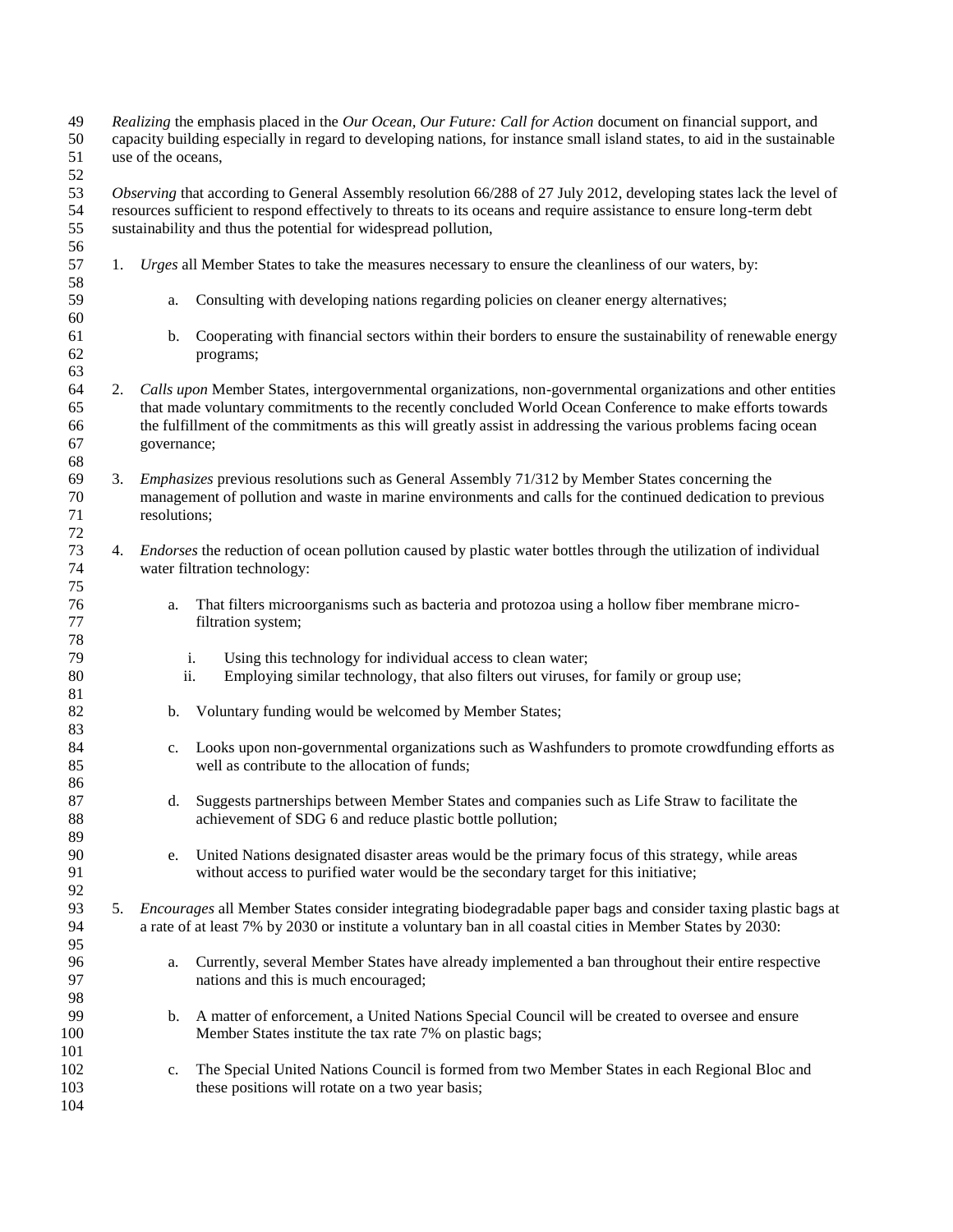| 105<br>106<br>107<br>108<br>109 |    | 6. <i>Invites</i> Member States to collaborate with non-governmental organizations to institute the Sustainable<br>Collaborative Humane Natural and Candid Kaleidoscopic watch program, a voluntary program that calls for<br>Member States to annually report their imports and exports of products containing microplastics to the watch<br>program's online database; |  |  |  |
|---------------------------------|----|--------------------------------------------------------------------------------------------------------------------------------------------------------------------------------------------------------------------------------------------------------------------------------------------------------------------------------------------------------------------------|--|--|--|
| 110<br>111<br>112               | 7. | Requests that Member States prohibit microbeads in cosmetic products and reduce the use of virgin resin<br>pellets;                                                                                                                                                                                                                                                      |  |  |  |
| 113<br>114<br>115               | 8. | Recommends Member States to work in regional alliances to reduce the amount of plastic debris in the world's<br>oceans and to use screen nets that stops this debris in their territorial waters;                                                                                                                                                                        |  |  |  |
| 116<br>117<br>118               | 9. | Affirms that Member States create research initiatives focused on facilitating international collaboration<br>regarding safeguards for extracting oil from offshore drilling sites in order to:                                                                                                                                                                          |  |  |  |
| 119<br>120                      |    | Prevent leaking and negative environmental effects when extracting oil as a resource;<br>a.                                                                                                                                                                                                                                                                              |  |  |  |
| 121<br>122                      |    | Facilitate the sharing of knowledge between Member States to increase safeguards worldwide;<br>b.                                                                                                                                                                                                                                                                        |  |  |  |
| 123<br>124                      |    | Provide guidance to developing nations on implementation and initiatives;<br>c.                                                                                                                                                                                                                                                                                          |  |  |  |
| 125<br>126<br>127<br>128        |    | 10. Further requests that Member States consider restrictions as an effective tool to be implemented on<br>international corporations that could potentially release toxic chemicals and strain the natural resources of our<br>oceans;                                                                                                                                  |  |  |  |
| 129<br>130<br>131               |    | 11. Supports the creation and enhancement of partnerships, coalitions, and alliances with Member States to<br>collaborate in the dispersion of clean water;                                                                                                                                                                                                              |  |  |  |
| 132<br>133<br>134               |    | 12. Proposes the use of "decentralized" or "on-site" sewage systems in developing countries, which can be done<br>close to where the sewage is created and can possibly include:                                                                                                                                                                                         |  |  |  |
| 135<br>136<br>137               |    | Septic tanks, which are chambers through which domestic wastewater flow through for primary<br>a.<br>treatment, while settling and anaerobic processes reduce solids and organics;                                                                                                                                                                                       |  |  |  |
| 138<br>139<br>140               |    | b. Biofiltration, which consists of using a bioreactor containing living material to capture and biologically<br>degrade pollutants;                                                                                                                                                                                                                                     |  |  |  |
| 141<br>142<br>143               |    | Aerobic treatment systems, which are similar to septic tank systems except that they use aerobic<br>c.<br>processes rather than anaerobic processes;                                                                                                                                                                                                                     |  |  |  |
| 144<br>145<br>146<br>147        |    | 13. Further invites developing Member States to partner with non-governmental organizations listed under the<br>United Nations' Department of Economic and Social Affairs Financing for Development Program in order to<br>fund sewage management programs to ensure harmful waste is not dumped into the ocean;                                                         |  |  |  |
| 148<br>149<br>150               |    | 14. Notes that Member States should treat all wastewater released from ships into the oceans within regional sea<br>borders and in international waters to protect biodiversity in all oceanic regions;                                                                                                                                                                  |  |  |  |
| 151<br>152<br>153               |    | 15. Expresses its hope for the implementation of aggressive recycling programs in partnership with controlled<br>incineration of waste materials unable to be recycled in order to:                                                                                                                                                                                      |  |  |  |
| 154<br>155                      |    | Create a form of alternative energy to provide electricity and heat in developing Member States;<br>a.                                                                                                                                                                                                                                                                   |  |  |  |
| 156<br>157                      |    | Incorporate strong air filtration systems to ensure no further pollution enters our atmosphere;<br>b.                                                                                                                                                                                                                                                                    |  |  |  |
| 158<br>159<br>160               |    | 16. Designates the use of consultation from developed states to developing nations regarding policies on cleaner<br>energy alternatives;                                                                                                                                                                                                                                 |  |  |  |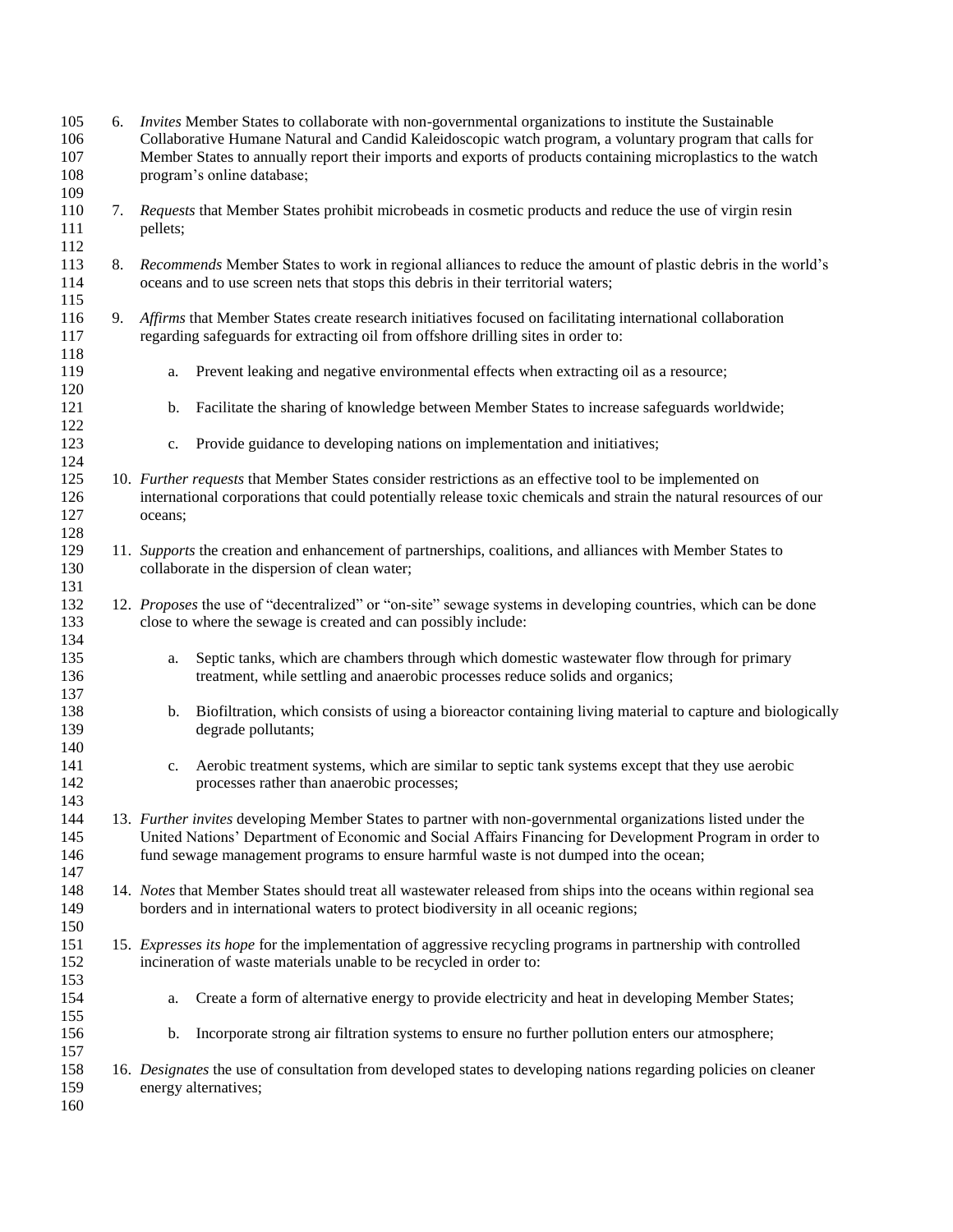- 17. *Further recommends* that Member States work with appropriate financial sectors to ensure the sustainability of renewable energy programs;
- 18. *Considers* strengthening national institutions according to national priorities and gaining access to the utilization of renewable energy, creating an enabling environment for sustainable development;

- 19. *Reminds* international bodies and multinational financial entities including the World Bank and the International Monetary Fund to aid in institutional development and financial assistance to developing nations to eradicate pollution in our oceans and:
- a. Assist Small Island Developing States and Least Developed Countries in establishing and funding national institutions to combat pollution at the various state levels and ensure ocean conservation;
- b. Support the eradication of pollution at all levels through collaboration with various regional institutions;
- c. Encourage Member States to allocate greater resources to marine scientific research to allow such research and technology transfer to developing countries, particularly Small Island Developing States 179 and Least Developed Countries;
- 20. *Suggests* interregional partnership and the strengthening of existing partnership between United Nations entities and various regional organizations similar to the Caribbean Regional Oceanscape Project to provide financial assistance and development of frameworks for marine spatial planning, technology transfer and capacity building in Member States.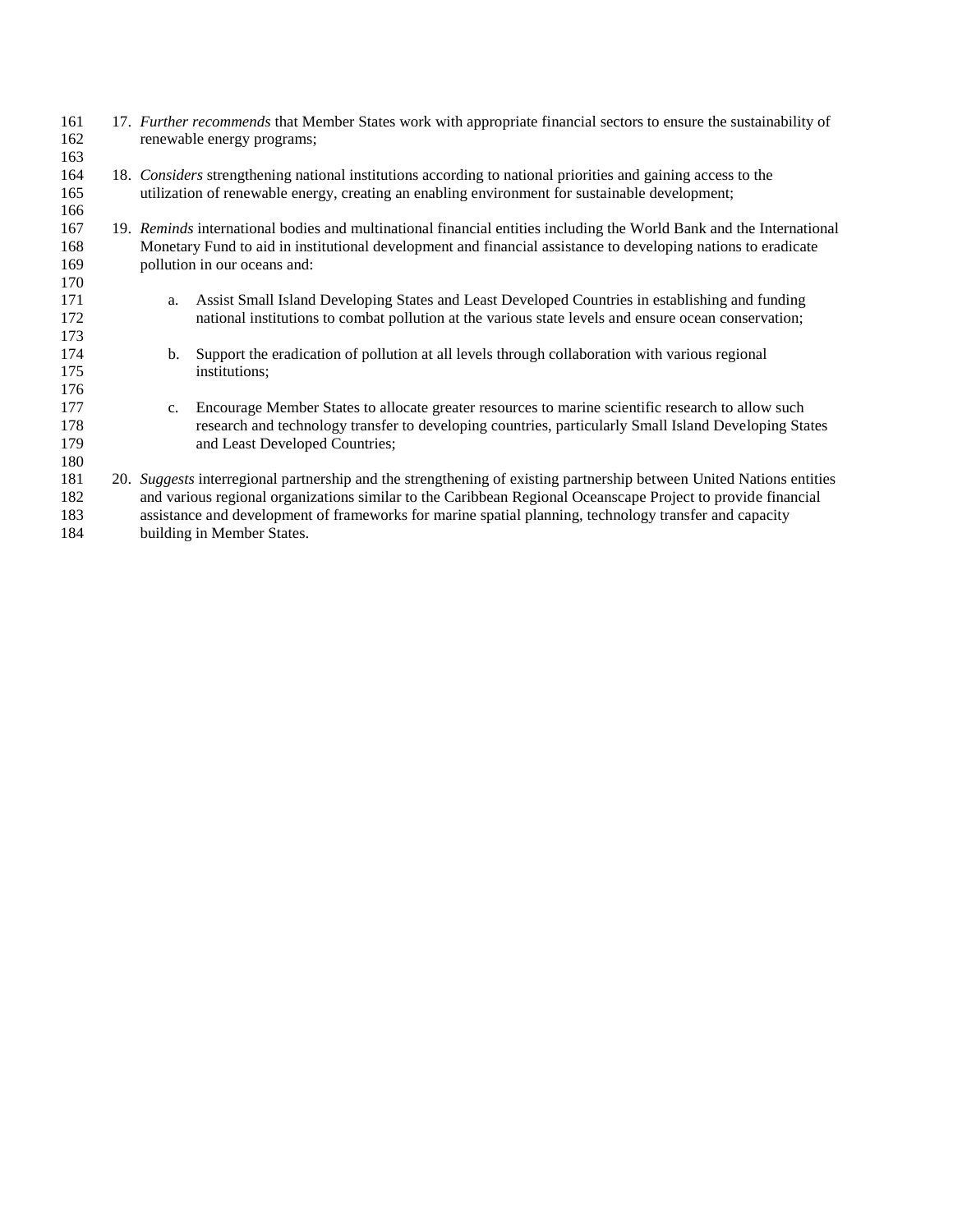

**Code:** UNEA/1/2 **Committee:** United Nations Environment Assembly **Topic:** Safeguarding Our Oceans

*The United Nations Environment Assembly,*

 *Recognizing* the importance of safeguarding our oceans in order to create a sustainable future, considering the importance of the marine environment as an essential component of the global-life support system, 

 *Noting with deep concern* the fragile nature and declining numbers of coral reef ecosystems: almost 30% of coral reefs are extremely damaged with an estimated overall decline of 60% by 2030; taking into account that an abundant and diverse population of marine organisms depends on coral reefs flourishing in a clean ocean,

 *Recognizing* the efforts of the General Assembly to address this issue in resolution 65/150 of 20 December 2010 on protecting coral reefs, believing more needs to be done in order not only to protect and ensure the vitality of coral reefs, but also to establish a basis for a thriving and sustainable future of coral reefs, while also pursuing important opportunities for the protection of this ecosystem as well as those of related ecosystems,

 *Cognizant of* recent increases in the rates of human pollution, such as car gas emissions, which spread carbon dioxide in atmosphere, and how this is a main cause of acidification in the world's oceans, leading to an amelioration of fishes and corals worldwide,

 *Noting* the profound efforts embarked on and successes of certain Member States in the creation of artificial reefs, considering the potential of utilizing these as a guideline for models of artificial reefs as well as for future research, data analysis and eventual building; fully believing that scientific advancements will be well suited for the impartial management of coral reefs under a Marine Protected Areas (MPA) and protecting the environment,

 *Observing* the activities of member states' involvement in the building of non-sustainable artificial islands in our ocean as an extremely detrimental and damaging action to our oceans,

- 1. *Recommends* Member States to support and contribute to an international effort to Replenish Ecosystems and the Environment for Future Sustainability (REEFS) through the building of artificial reefs; this will be done through:
- a. The use of recyclable and reusable items such as navy vessels, train carts, and school busses to serve as a foundation and building block for the artificial reefs;
- b. The development and facilitation of research centers focused on the building and implementation of artificial reefs to mitigate the impact of the endangered status of reefs around the world which furthers the goals of cleaner waters and sustainable growth of endangered species, using materials taken from recycling efforts;
- c. The use of scientific equipment and technological advancements to monitor the development and growth of the artificial reefs.
- 2. *Discourages* the building of artificial islands on top of coral reefs, which:
- a. Rips up seabed habitats by dredging the ocean floor; b. Displaces ocean floor sediment, smothering coral fish and harming biodiverse regions;
- c. Destroys entire coral habitats by dumping sand and rock on them;
- d. Destabilizes power dynamics in the islands' regions, increasing likelihood of war;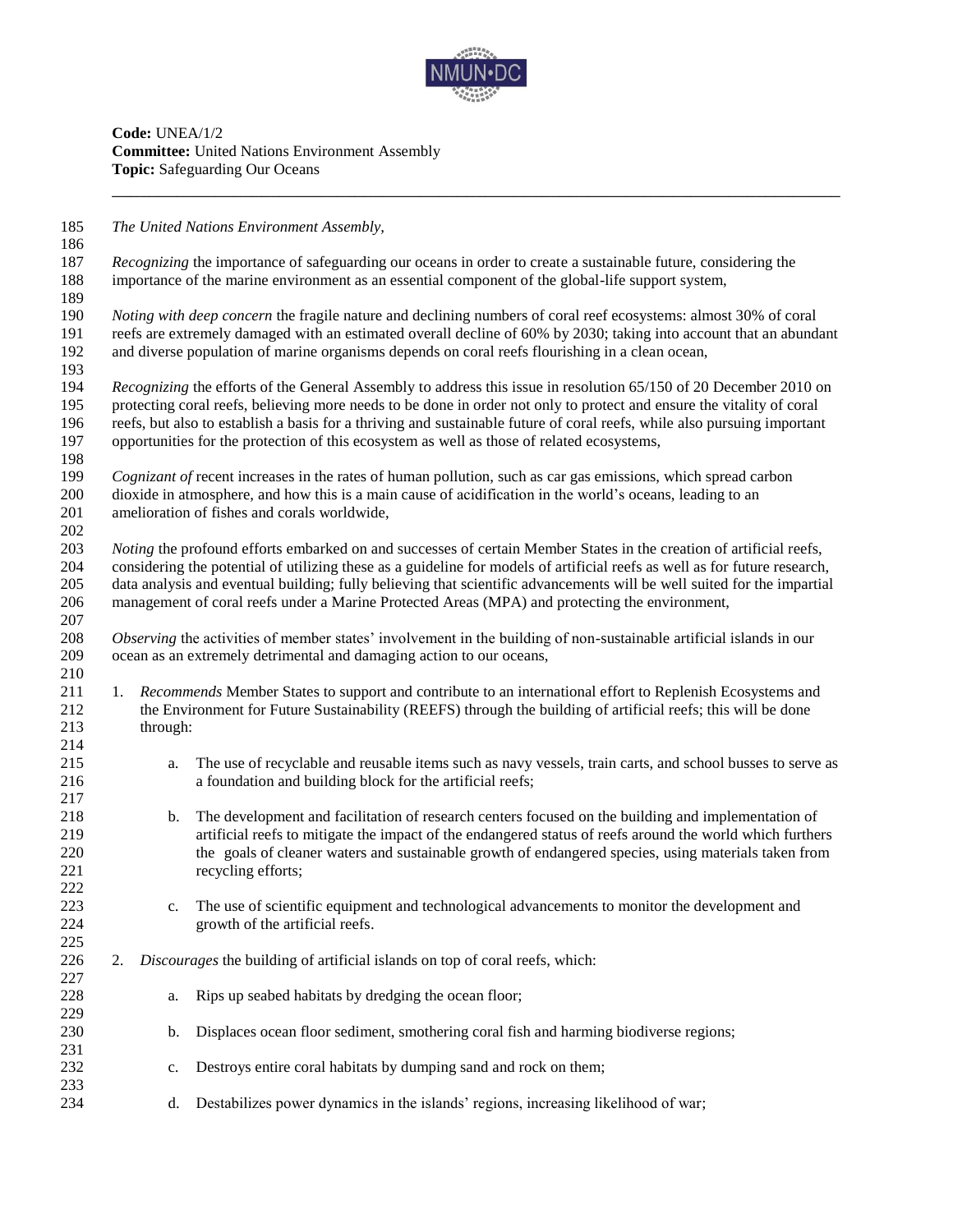235<br>236 e. Breaches 2012 declaration on the Conduct of the Parties in the South China Sea;

237 238 3. *Calls upon* other Member States to condemn the construction of artificial islands on coral reefs, especially in international waters.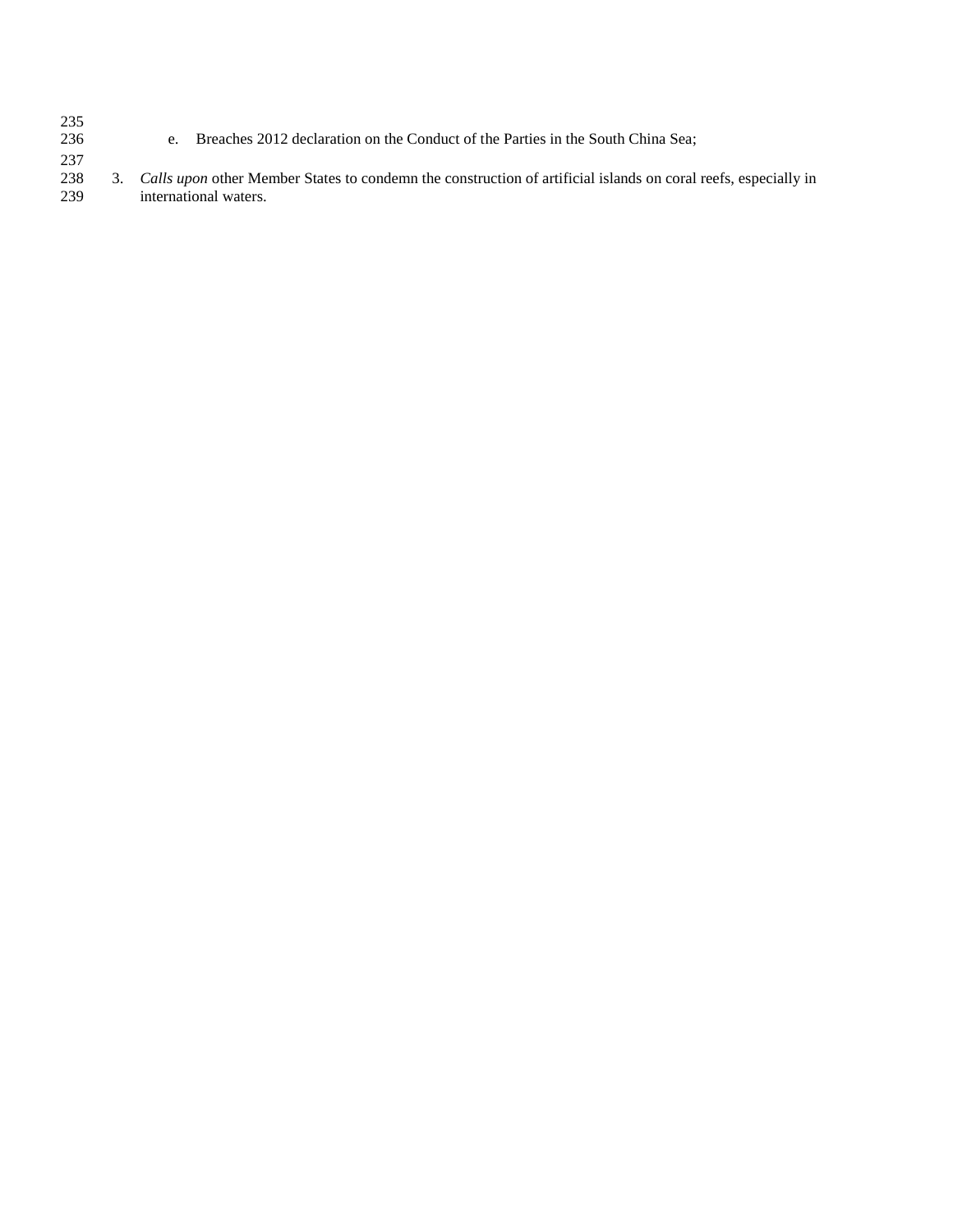

**Code:** UNEA/1/3 **Committee:** United Nations Environment Assembly **Topic:** Safeguarding Our Oceans

*The United Nations Environment Assembly,*

 Noting the importance of educational and training initiatives in forming cohesive responses to environmental degradation so that progress can be made with both present and future generations,

 Taking into consideration "Theme 6 Water Education, Key for Water Security" defined by the International Hydrological Programme (IHP) Division of Water Sciences during the eighth phase of a six-year program to ensure water security through youth education, 

 Guided by General Assembly resolution 71/123 of 7 December 2016, on sustainable fisheries and the inclusion of prior protocols such as the United Nations Convention on the Law of the Sea (UNCLOS) to conserve fish biodiversity,

 Alarmed by the collapse of large-fish populations due to overfishing of selected fish species, inter alia, the destruction of corals and the disruption of the ocean ecosystem caused by boats and maritime businesses,

 Observing the progress made during the UN Ocean Conference through General Assembly resolution 71/312 of 6 July 2017, "Our Ocean, Our Future: Call for Action" while noting the actions of the United Nations Environmental Programme's Coral Reef Unit, established by the UN Environment Programme 2/12 of 27 May 2016 "Sustainable Coral Reefs Management,"

 Recognizing that in accordance with Article 5 Annex VI of UNCLOS, all Member States, are tasked with safeguarding our world's oceans within their capabilities, as they are a part of all of humanity's shared heritage, 

 Acknowledging the successes already achieved by the Paris Climate Accord in affirming international cooperation on environmental initiatives and reducing global environmental degradation through greenhouse gas curtailment and thus global temperature reduction to combat rising sea levels,

 Recognizing that in regard to ocean acidification, the outcome document "The Future We Want" from the 2012 United Nations Conference on Sustainable Development reiterates the need for collaboration towards a viable international solution to prevent further ocean acidification, as well as enhance the resilience of marine ecosystems and of the communities whose livelihoods depend on them,

 Recalling the goals raised by the Kyoto Protocol and the Aichi Biodiversity Targets 8 and 10 which call upon nations to reduce the amount of excess carbon dioxide in the atmosphere, which is known to be a direct cause of ocean acidification,

 Conscious of the environmental benefits of switching from fuels, such as coal, to more environmentally conscious sources of energy such as wave and solar energy, 

- 1. *Promotes* the formation of a comprehensive and culturally competent curriculum focused on increasing the sustainability of potentially detrimental industries:
- a. With the maintenance, thereof by a board of 15 representatives from various Member States which specialize in sustainable or renewable technology:
- i. Elected bi-annually by member states from a pool of qualified candidates;
- ii. Selected through standards of experience in sustainable industries or extensive knowledge of environmental science and policy;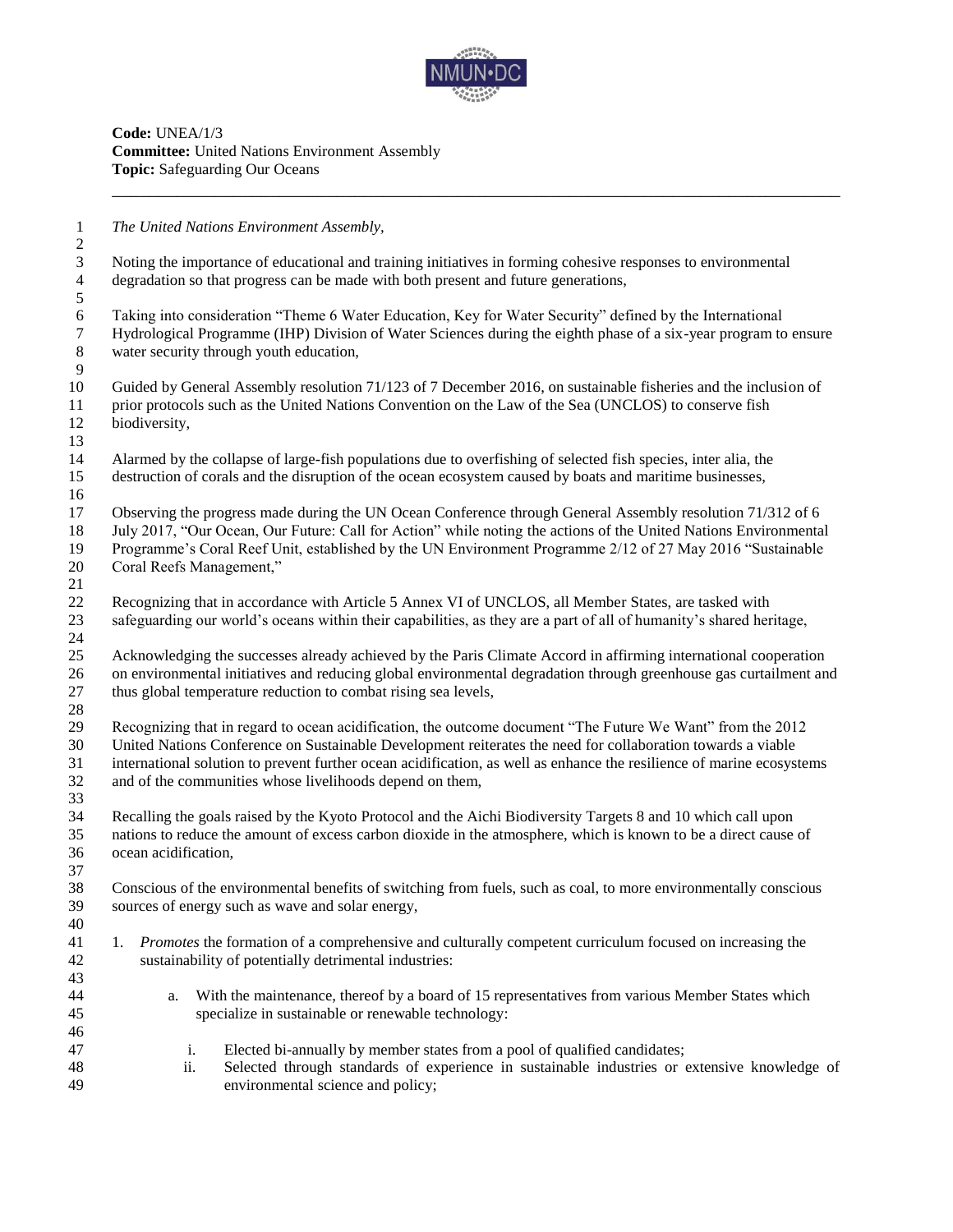| 50<br>51                 |    |    | iii. | Controlled to ensure varied regional and cultural representation with equal membership from each<br>larger region (Europe, Asia, Africa, South America, and North America);                                                                                                        |
|--------------------------|----|----|------|------------------------------------------------------------------------------------------------------------------------------------------------------------------------------------------------------------------------------------------------------------------------------------|
| 52<br>53<br>54           |    | b. |      | Offer training and capacity-building for Member States or industries in order to assist in the transition:                                                                                                                                                                         |
| 55                       |    |    | i.   | Elected bi-annually by member states from a pool of qualified candidates;                                                                                                                                                                                                          |
| 56                       |    |    | ii.  | The UNEA would offer training and information to Member States;                                                                                                                                                                                                                    |
| 57<br>58                 |    |    | iii. | The Member States would then, in turn, relay information to the industries in their own regions<br>which require training;                                                                                                                                                         |
| 59<br>60<br>61           |    |    | iv.  | Training sessions would be funded by NGOs which are already invested in sustainability, as well<br>as supplementing this with a small fee per country to be decided annually by the UNEA based on<br>the additional funding required for these sessions;                           |
| 62<br>63<br>64           |    |    | v.   | Annual reports on training as well as application of the training would be issued to the UNEA in<br>order to ensure that progress is being made in increasing sustainability of industries;                                                                                        |
| 65<br>66                 |    | c. |      | Provide opportunities for corporations to volunteer in the sustainability of oceans;                                                                                                                                                                                               |
| 67<br>68                 |    |    |      | 2. Recommends that public schools and education programs highlight the urgency of climate change and<br>environmental conservation by:                                                                                                                                             |
| 69<br>70<br>71<br>72     |    | a. |      | Aiming to further incorporate textbook publications in public libraries that include information about<br>climate change, rising ocean levels, ocean acidification, overfishing, and Sustainable Development<br>Goal 14;                                                           |
| 73<br>74<br>75           |    | b. |      | Supporting and partnering with curriculums to incorporate a specific department to emphasize the risk<br>posed by climate change and ocean pollution upon the health of all animals, including humans;                                                                             |
| 76                       |    |    |      |                                                                                                                                                                                                                                                                                    |
| 77<br>78<br>79<br>$80\,$ |    | c. |      | Suggesting that developed Member States allocate 1% of their GDP for developing Member States to<br>assist school programs that emphasize climate change and ocean conservation and safeguarding as an<br>urgent need;                                                             |
| 81<br>82<br>83           |    | d. |      | Committing to green standards that will reduce the usage and subsequent waste of straws, plastic water<br>bottles, plastic cups and plates in our oceans;                                                                                                                          |
| 84<br>85<br>86<br>87     |    | e. |      | Promoting the presence of school programs, extracurricular activities, and clubs in developing Member<br>States to ensure higher rates of participation from the student body to actively practice both basic and<br>advanced methods of environmental ocean conservation such as: |
| 88                       |    |    | i.   | Coastal cleanup through beach walks or road projects;                                                                                                                                                                                                                              |
| 89                       |    |    | ii.  | Active recycling and the reduction of waste production which may harm the oceans;                                                                                                                                                                                                  |
| 90                       |    |    |      |                                                                                                                                                                                                                                                                                    |
| 91<br>92                 |    | f. |      | Reinforcing the importance of sympathy in order to combat social and ecological harms and thus:                                                                                                                                                                                    |
| 93<br>94                 |    |    | i.   | Engaging in better honing of sympathy throughout schools so children may be exposed to it during<br>their formative experiences;                                                                                                                                                   |
| 95<br>96                 |    |    | ii.  | Increasing the understanding of the importance of biodiversity and the oceans in of themselves;                                                                                                                                                                                    |
| 97                       | 3. |    |      | Urges the multilateral adoption of Agenda 21, established at the 1992 UN Conference on the Environment and                                                                                                                                                                         |
| 98                       |    |    |      | Development, in the prospect of enabling the development of local and legal fisheries in which the rights of the                                                                                                                                                                   |
| 99                       |    |    |      | fishermen are protected while mitigating the negative effects of high-impact fishing on:                                                                                                                                                                                           |
| 100                      |    |    |      |                                                                                                                                                                                                                                                                                    |
| 101<br>102               |    | a. |      | Species diversification in fisheries and local markets to maintain a balance on the consumption of fish<br>species by:                                                                                                                                                             |
| 103                      |    |    |      |                                                                                                                                                                                                                                                                                    |
| 104                      |    |    | i.   | Introducing different and uncommon edible fish breeds;                                                                                                                                                                                                                             |
| 105                      |    |    | ii.  | Rebranding said breeds through marketing strategies;                                                                                                                                                                                                                               |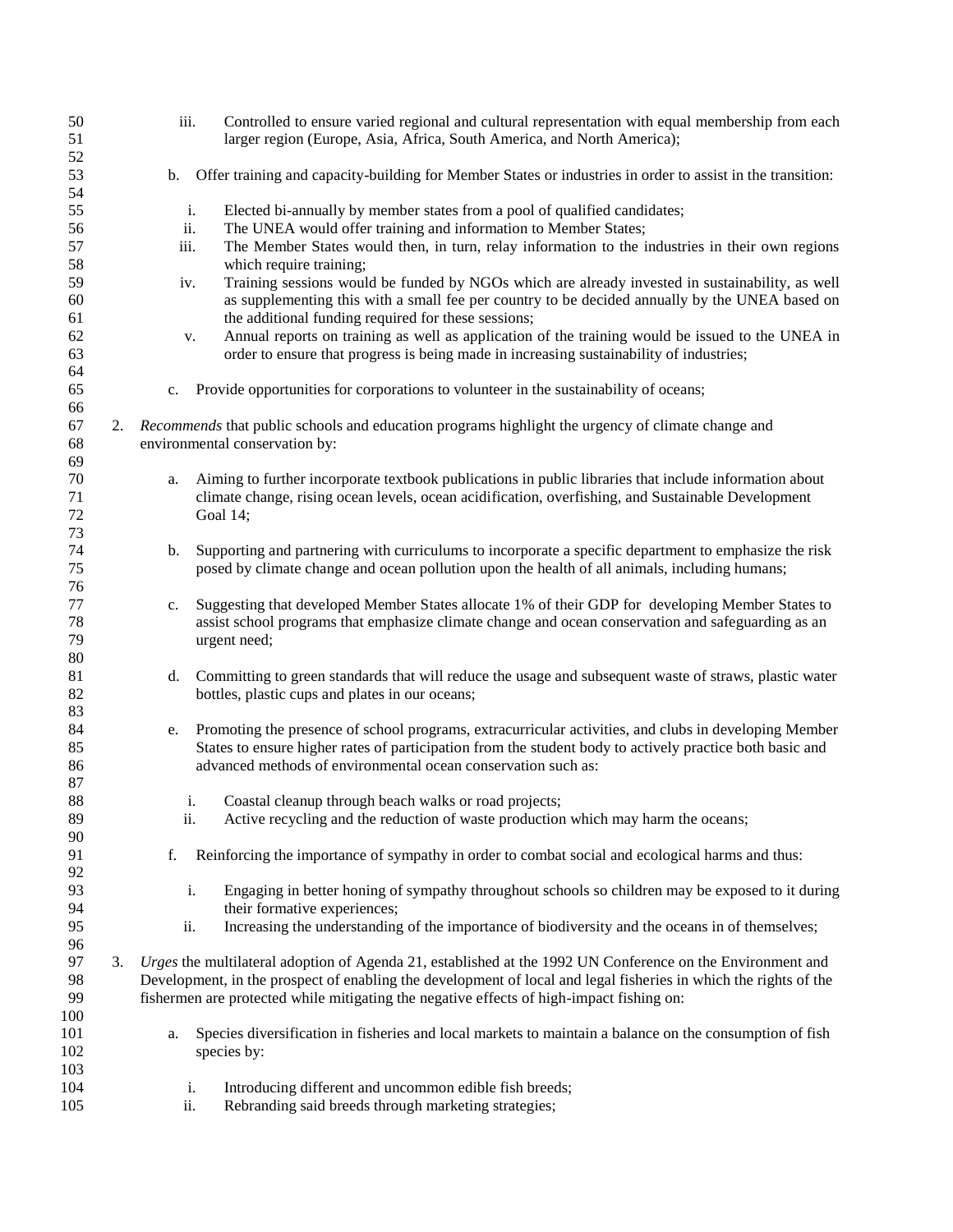| 106 |    | iii. | Recommend policies for seasonal fishing for specific species;                                                       |
|-----|----|------|---------------------------------------------------------------------------------------------------------------------|
| 107 |    |      |                                                                                                                     |
| 108 |    | b.   | Incentivizing of fisheries and independent fishermen to allow fish species to repopulate through                    |
| 109 |    |      | seasonal fishing strategies;                                                                                        |
| 110 |    |      |                                                                                                                     |
| 111 | 4. |      | <i>Promotes</i> the regional implementation of catch share models which allocates to individuals the privilege to   |
| 112 |    |      | catch a specific amount or percentage of a fishery's total catch within a nation the in collaboration with regional |
| 113 |    |      | fishery management councils and socially responsible corporations with the help of local government bodies          |
| 114 |    |      | and fishing companies to:                                                                                           |
| 115 |    |      |                                                                                                                     |
| 116 |    |      | Secure an area or quota allocated per individual or group of fishermen to effectively reverse the                   |
| 117 |    | a.   |                                                                                                                     |
|     |    |      | incentive to overfish as determined by individual nation states so that the quota conforms to their own             |
| 118 |    |      | unique position and needs;                                                                                          |
| 119 |    |      |                                                                                                                     |
| 120 |    | b.   | Increase stability and profitability for all fishery stakeholders by providing a long-term stake in the             |
| 121 |    |      | fishery, thereby decreasing the need for the fishing of wild-caught fish which can often result in the              |
| 122 |    |      | catching, injuring, and killing of protected species and other vulnerable species.                                  |
| 123 |    |      |                                                                                                                     |
| 124 | 5. |      | Promotes the expansion of the United Nations Environment Programme's Coral Reef Unit to specifically target         |
| 125 |    |      | youth in their workshop to:                                                                                         |
| 126 |    |      |                                                                                                                     |
| 127 |    | a.   | Provide interest at the grassroots level for communities to take action in protecting coral reefs, which            |
| 128 |    |      | are a critical part of the ocean's marine population as they act as a home for twenty five percent of all           |
| 129 |    |      | species of fish, on a global scale by acting locally;                                                               |
| 130 |    |      |                                                                                                                     |
| 131 |    | b.   | Encourage direct action from member states as discussed during the 2017 Ocean Conference, relating                  |
| 132 |    |      | to Member States implementing significant change through committed contributions on a voluntary                     |
| 133 |    |      | basis in taking the lead on addressing damage to coral reef population as well as world ocean welfare               |
| 134 |    |      | as a whole;                                                                                                         |
| 135 |    |      |                                                                                                                     |
| 136 | 6. |      | <i>Invites</i> the active involvement of landlocked nation states towards pursuing marine safeguarding initiatives  |
| 137 |    |      | within their capacity;                                                                                              |
| 138 |    |      |                                                                                                                     |
| 139 | 7. |      | <i>Emphasizes</i> the fortification of existing and future industries or initiatives which can better serve in the  |
| 140 |    |      | safeguarding of our oceans, such as biodegradable technologies and recycling centers:                               |
| 141 |    |      |                                                                                                                     |
| 142 |    |      | Through an increased emphasis and improvements upon international idea-sharing networks for                         |
| 143 |    | a.   | successful practices or improvements that may be implemented;                                                       |
|     |    |      |                                                                                                                     |
| 144 |    |      |                                                                                                                     |
| 145 |    | b.   | Facilitated by the UNEA and its Member States;                                                                      |
| 146 |    |      |                                                                                                                     |
| 147 |    | c.   | Promoting the use of subsidies for those organizations making considerable efforts and advances in                  |
| 148 |    |      | mitigating outright pollution in our oceans, training individuals and groups alike in sustainability, and           |
| 149 |    |      | any other effort deemed beneficial towards safeguarding our oceans by the Member States of the                      |
| 150 |    |      | UNEA;                                                                                                               |
| 151 |    |      |                                                                                                                     |
| 152 | 8. |      | Suggests the establishment of greater collaboration between non-governmental organizations, national, and           |
| 153 |    |      | international bodies for the purpose of finding a viable solution for ocean acidification by:                       |
| 154 |    |      |                                                                                                                     |
| 155 |    | a.   | Raising awareness within NGOs and government bodies focused upon the role that ocean acidification                  |
| 156 |    |      | plays in the loss of marine biodiversity;                                                                           |
| 157 |    |      |                                                                                                                     |
| 158 |    | b.   | Recommending that member states incentivize research into viable solutions which can be enacted                     |
| 159 |    |      | both on a regional and international scale in order to reduce the effects that carbon emissions have on             |
| 160 |    |      | the environment and biodiversity in the form of ocean acidification by:                                             |
| 161 |    |      |                                                                                                                     |
|     |    |      |                                                                                                                     |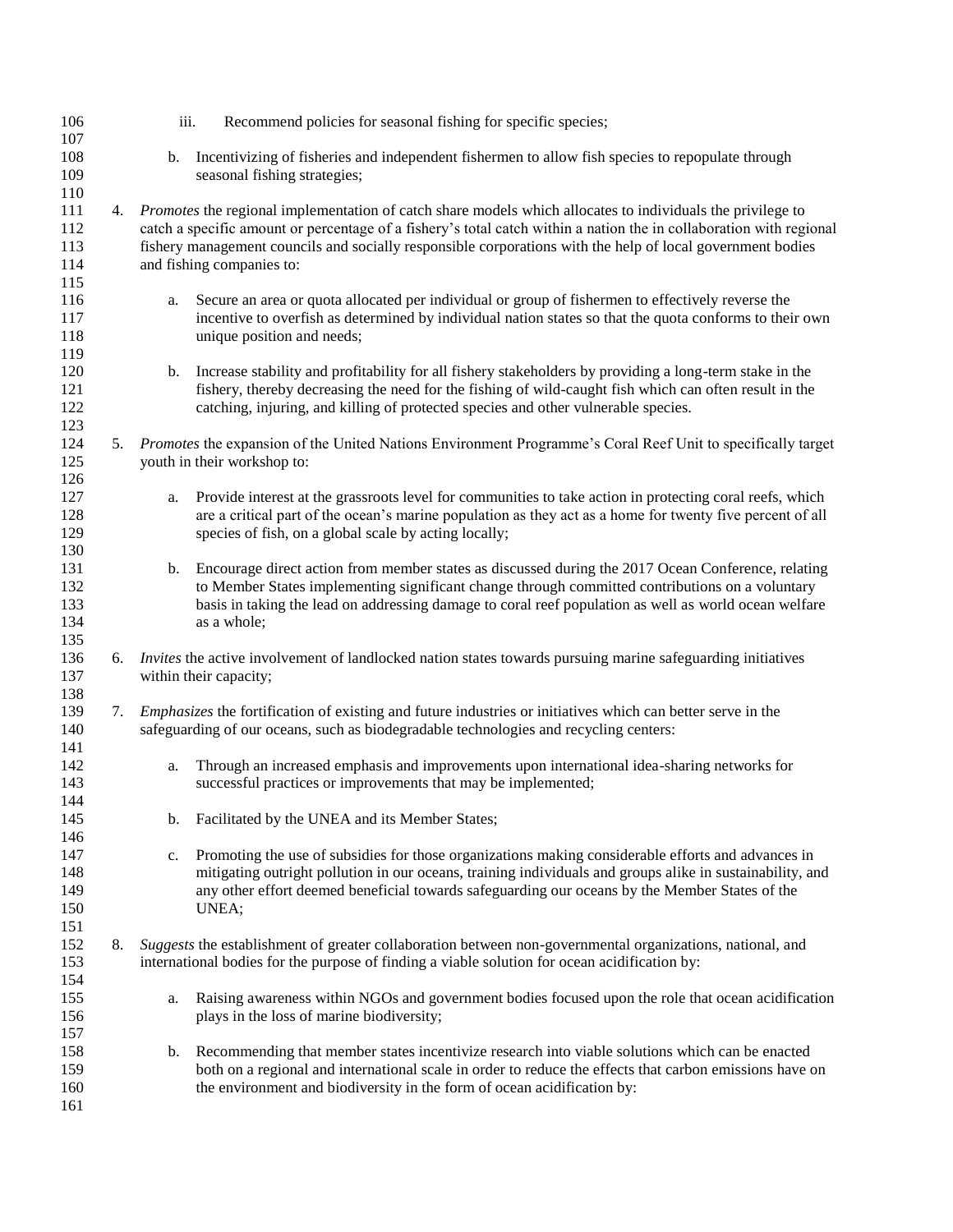| 162<br>163<br>164 |    |     | Encouraging the expansion of previous research which has found limited, but promising success in<br>$\mathbf{i}$ .<br>the planting of seaweed and the experimentation of solutes in order to reduce the alarmingly high<br>pH levels in the ocean; |
|-------------------|----|-----|----------------------------------------------------------------------------------------------------------------------------------------------------------------------------------------------------------------------------------------------------|
| 165               |    | ii. | Hoping for new initiatives into as of yet unexplored solutions to the problem of ocean<br>acidification;                                                                                                                                           |
| 166<br>167        |    |     |                                                                                                                                                                                                                                                    |
| 168               | 9. |     | Reaffirms the initiatives and goals put forth by the Kyoto Protocol and the Aichi Biodiversity Targets in regard                                                                                                                                   |
| 169               |    |     | to working to reduce carbon emissions, and furthermore encourages greater multilateral support and adoption of                                                                                                                                     |
| 170               |    |     | these protocols and initiatives as well as their expansion in regard to the initiatives that they undertake;                                                                                                                                       |
| 171               |    |     |                                                                                                                                                                                                                                                    |
| 172               |    |     | 10. <i>Encourages</i> the creation of initiatives for community and regional engagement for the purpose of reducing                                                                                                                                |
| 173               |    |     | one's personal carbon footprint in order to decrease the rate of carbon dioxide entering the atmosphere by:                                                                                                                                        |
| 174               |    |     |                                                                                                                                                                                                                                                    |
| 175               |    | a.  | Teaching citizens, even those that live far from the ocean, how their carbon footprint affects the ocean                                                                                                                                           |
| 176               |    |     | environment, and thereby realize the role that they play in ocean acidification;                                                                                                                                                                   |
| 177               |    |     |                                                                                                                                                                                                                                                    |
| 178               |    | b.  | Expanding community efforts to reduce unnecessary waste, in order to reduce the rate of the damaging                                                                                                                                               |
| 179               |    |     | expansion of carbon emissions;                                                                                                                                                                                                                     |
| 180               |    |     |                                                                                                                                                                                                                                                    |
| 181               |    |     | 11. <i>Endorses</i> a decrease in carbon emissions across all member states through multilateral and regional agreements                                                                                                                           |
| 182               |    |     | in order to address ocean acidification by:                                                                                                                                                                                                        |
| 183               |    |     |                                                                                                                                                                                                                                                    |
| 184               |    | a.  | Promoting the reduction of coal use on varying intervals based upon the capacity of respective                                                                                                                                                     |
| 185               |    |     | Member States with the purpose of decreasing coal use internationally by at least 20% by 2030, the                                                                                                                                                 |
| 186               |    |     | same deadline as the Paris Agreement's (FCCC/CP/2015/L,9/Rev.1) goal to decrease overall carbon                                                                                                                                                    |
| 187               |    |     | emissions, and by at least 40% overall by 2050 as coal contributes to 43% of all carbon emissions;                                                                                                                                                 |
| 188<br>189        |    |     | Switching to alternative forms of energy appropriate for Member States' climates and geographic                                                                                                                                                    |
| 190               |    | b.  | regions, for example through the use of tidal energy near coastlines, directly reducing carbon emissions                                                                                                                                           |
| 191               |    |     | near oceans, and through the use of solar energy in areas with high amounts of direct sunlight, as solar                                                                                                                                           |
| 192               |    |     | energy is quickly becoming a less expensive and more efficient source of energy;                                                                                                                                                                   |
| 193               |    |     |                                                                                                                                                                                                                                                    |
| 194               |    | c.  | Increasing focus on researching alternative energy in order to discover new sources of power as well as                                                                                                                                            |
| 195               |    |     | decrease the current costs of the above-mentioned forms of energy;                                                                                                                                                                                 |
| 196               |    |     |                                                                                                                                                                                                                                                    |
| 197               |    |     | d. Promoting the replenishment of the rain forests and other native fauna to maximize the reduction in                                                                                                                                             |
| 198               |    |     | carbon emissions;                                                                                                                                                                                                                                  |
| 199               |    |     |                                                                                                                                                                                                                                                    |
| 200               |    | e.  | Supporting local and regional organizations in their initiatives to do any of the above, such as Friends                                                                                                                                           |
| 201               |    |     | of the Planet Europe and the GoodPlanet Foundation.                                                                                                                                                                                                |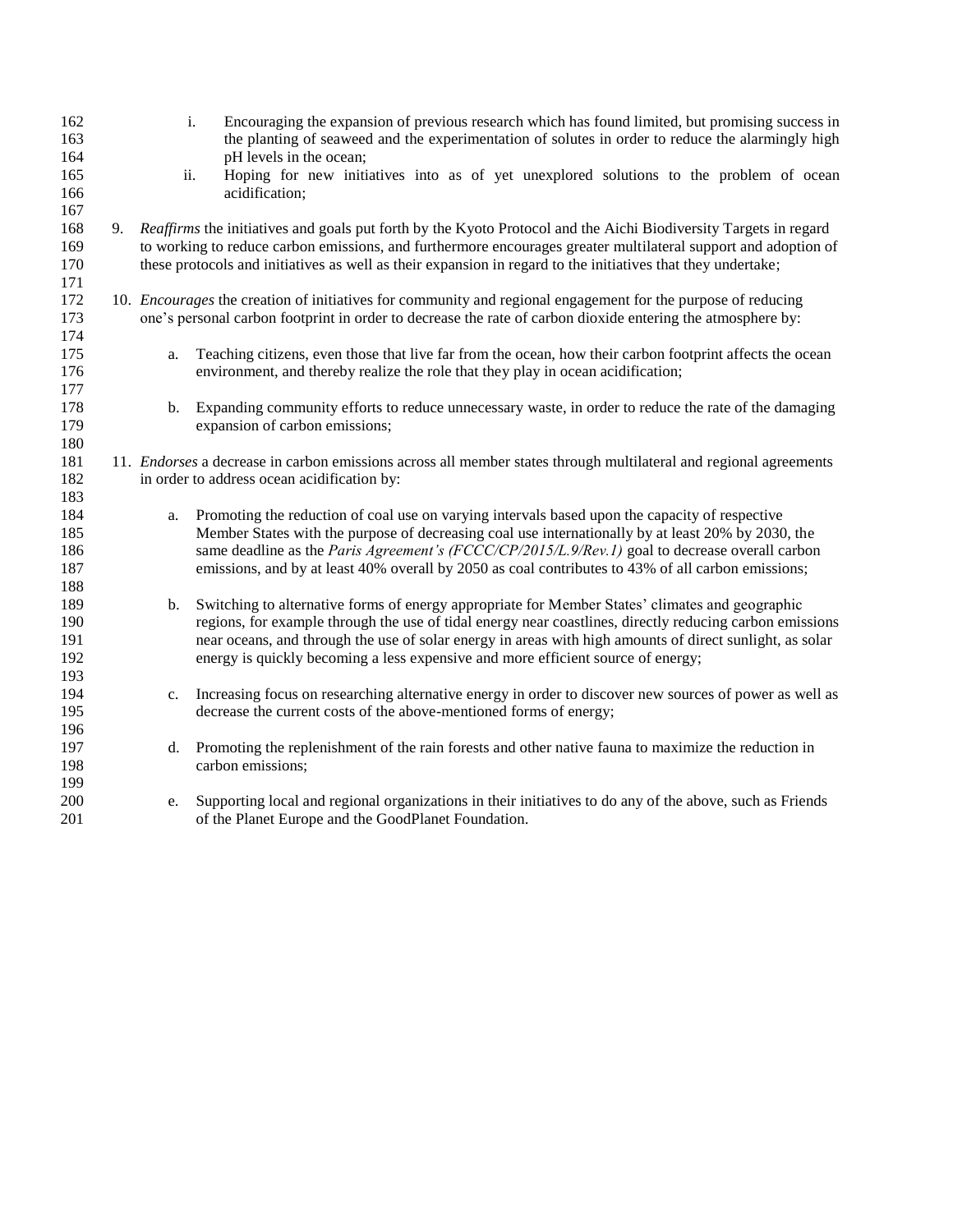

**Code:** UNEA/1/4 **Committee:** United Nations Environment Assembly **Topic:** Safeguarding Our Oceans

 *The United Nations Environment Assembly, Noting with deep concern* the importance of safeguarding our oceans with peace and cooperation of Member States,  $\frac{4}{5}$ *Reaffirming* the commitment to protecting the seas, as outlined in Sustainable Development Goals (SDGs) 6, 9, 12, 14 and 17, 14 and 17, *Emphasizing* the need for international collaboration and cooperation, as stated in the *1992 Rio Declaration on Environment and Development*, especially Principle 12, which encourages a global partnership that works to develop cohesive and multilateral environmental policy, *Calling to attention* the United Nations Department of Economic and Social Affairs (UNDESA) expert group meeting on Oceans, Seas and Sustainable Development, the work of the Global Ocean Commission, the Global Partnership for Oceans, and the prominence given to oceans and seas in the UN five-year Action Agenda 2012- 2016, *Recalling* Resolution 64/292 of 28 July 2010, the UN General Assembly, which states that the rights to water and sanitation are essential to the realization of all human rights, *Bearing in mind* the crucial role the private sector plays in the lives of people worldwide, and recognizing the impact of the result of industrial activities on the ocean ecosystem, *Considering* the report from the UNDESA which state nearly 700 million people currently suffer from water 24 scarcity and estimates it to rise to 1.8 billion in the next 10 years, *Observing* the various threats to endangered oceanic species including pollution, overfishing, and commercial trade, *Referencing* the Mediterranean Action Plan (MAP) framework and the intentions of MAP to assist Member States in ensuring valuable and sustainable environmental protection to contribute positively to economic and social development, *Emphasizing* the importance of information dissemination pertaining to oceanic protection and communal engagement while advocating for the reformation of the standards created by Mediterranean Action Plan (MAP) mold and to better accommodate the ever-changing struggles and nuanced issues that plague individual regions, *Remembering* the *Urban Environmental Accords* of 2008, Action 12, which facilitates both employment opportunities of which created almost 60 million aquatic-based jobs in 2014, and legislation that prevents the degradation of both land and marine habitats, *Noting with importance* that marine environments are grossly under-protected, with only 3.5% of its total area being protected, despite being over 70% of the Earth's surface and home to over 80% of global biodiversity, *Realizing* the importance of Marine Protected Areas (MPAs) and the success of the Locally Managed Marine Areas (LMMAs) addressing the issues of protection of biodiversity and prevention of overfishing by mitigating the negative impact of large-scale multinational commercial fisheries on fish stocks around the world, *Emphasizing* the issues of the protection of biodiversity and the prevention of overfishing while mitigating the negative impact of large-scale multinational commercial fisheries on fish stocks around the world,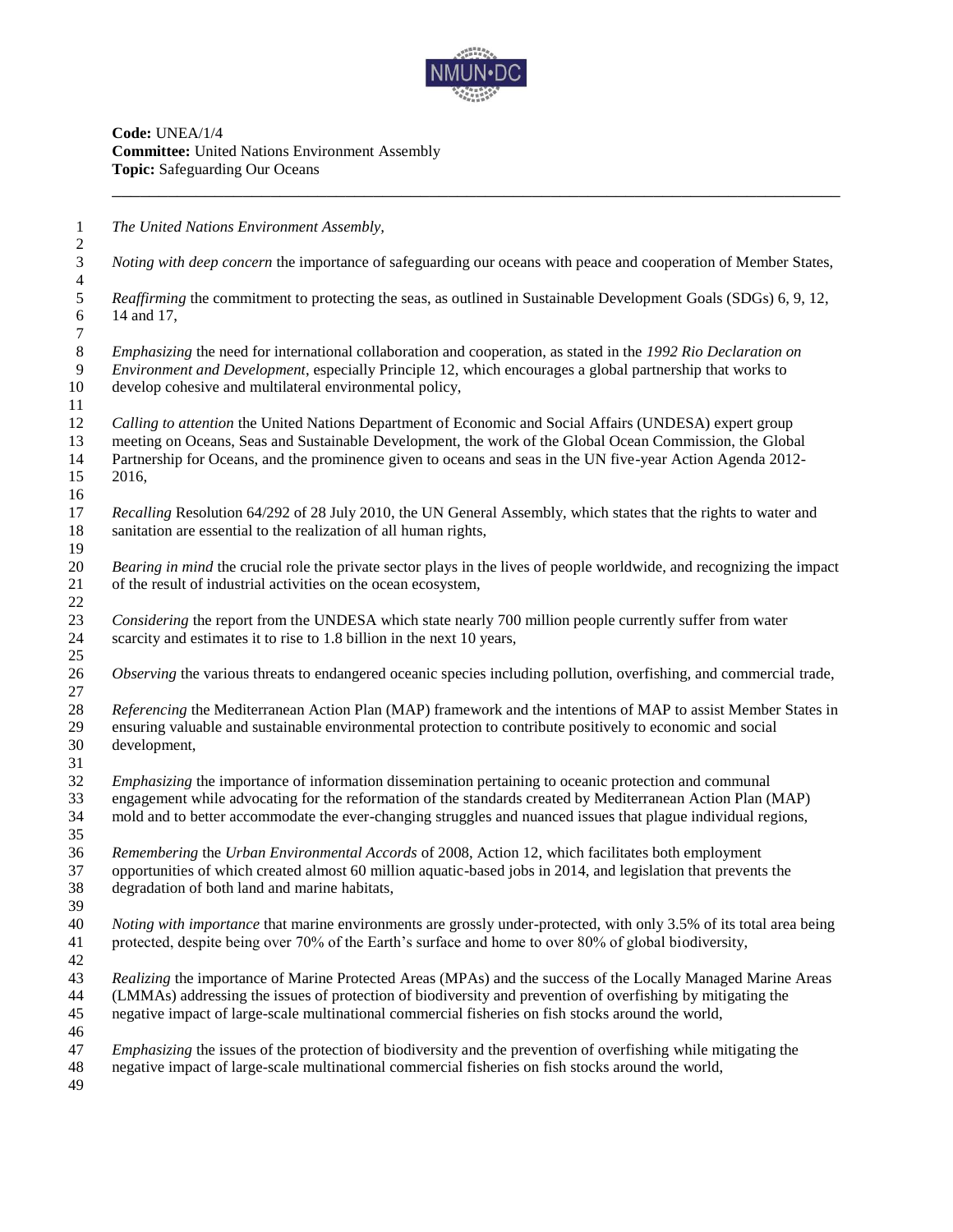| 50<br>51<br>52                            | 1. | <i>Encourages</i> Member states with the economic means to sustainably use our oceans and establish programs<br>similar to the Abu Dhabi's Strategic Tunnel Enhancement Program and those implemented by the state of Israel<br>to:                                                                                                                                                                                                                                                                                                                                                            |
|-------------------------------------------|----|------------------------------------------------------------------------------------------------------------------------------------------------------------------------------------------------------------------------------------------------------------------------------------------------------------------------------------------------------------------------------------------------------------------------------------------------------------------------------------------------------------------------------------------------------------------------------------------------|
| 53<br>54<br>55<br>56                      |    | Collect, treat, recycle, and reuse wastewater discharged from residential, commercial and industrial<br>a.<br>buildings;                                                                                                                                                                                                                                                                                                                                                                                                                                                                       |
| 57<br>58<br>59                            |    | Recycling sewage from the waterways to encourage the usage of hydroelectric power instead of other<br>$\mathbf{b}$ .<br>non-renewable or sustainable and less economically beneficial energy sources;                                                                                                                                                                                                                                                                                                                                                                                          |
| 60<br>61                                  |    | Use this treated wastewater for irrigation and agriculture;<br>c.                                                                                                                                                                                                                                                                                                                                                                                                                                                                                                                              |
| 62<br>63<br>64                            |    | Fund these efforts through providing microcredit for microloans invested in programs similar to the<br>d.<br>Desalination and Water Purification Research Program (DWPR) across the globe;                                                                                                                                                                                                                                                                                                                                                                                                     |
| 65<br>66<br>67<br>68                      | 2. | Suggests that Member States and private water companies, especially large companies in the leading nations in<br>desalination, work in cooperation with available existing initiatives and NGOs working on ocean sustainability,<br>such as:                                                                                                                                                                                                                                                                                                                                                   |
| 69<br>70<br>71<br>72                      |    | The Ocean Foundation's World Ocean Initiative that provides funding, research and consulting on the<br>a.<br>sustainable use of the oceans and new, more economically and environmentally friendly methods and<br>technologies of desalination such as:                                                                                                                                                                                                                                                                                                                                        |
| 73<br>74<br>75<br>76                      |    | i.<br>Desalination plants that run on solar or thermonuclear power, rather than traditional fossil fuels;<br>ii.<br>A process to decompose brine, a waste byproduct of desalination that is often dumped back into<br>the ocean, using solar power energy, to allow desalination plants to reduce the emissions of carbon<br>dioxide;                                                                                                                                                                                                                                                          |
| 77<br>78<br>79                            |    | iii.<br>A desalination process designed by Ocean Fresh Water that uses deep ocean water from below<br>300 meters, which contains virtually no bacteria and has more ionic minerals allowing for higher<br>quality drinking water;                                                                                                                                                                                                                                                                                                                                                              |
| 80<br>81<br>82<br>83                      |    | A process in which CO2 reacts with brine in the presence of ammonia to create solid baking soda,<br>iv.<br>therefore reducing the amount of CO2 emissions and waste brine, which would be dumped back<br>into oceans, as well as producing a product that could then be sold and exported;                                                                                                                                                                                                                                                                                                     |
| 84<br>85<br>86                            |    | The International Atomic Energy Agency's Ocean Acidification International Coordination Center to<br>b.<br>educate and bring together scientists, policy makers, schools, and the general public;                                                                                                                                                                                                                                                                                                                                                                                              |
| 87<br>88<br>89<br>90<br>91                | 3. | Urges developing Member States with limited economic resources to utilize access funding from the<br>Intergovernmental Oceanographic Commission of UNESCO, International Ocean Institution, and the<br>International Union for Conservation of Nature and Global Ocean Observing System to build and run plants, as<br>well as implementing alternative methods of accessing fresh water and improve further research such as:                                                                                                                                                                 |
| 92<br>93<br>94<br>95                      |    | Producing research emphasizing the need for the United Nations Framework Convention on Climate<br>a.<br>Change to expand the mandate of its Green Network Fund to incorporate all issues of sustainability,<br>including ocean pollution;                                                                                                                                                                                                                                                                                                                                                      |
| 96<br>97<br>98<br>99<br>100<br>101<br>102 |    | Utilizing the General Assembly Resolution 70/75 of 8 December 2015, which advocates for an<br>b.<br>intergovernmental committee that focuses on encouraging Member States to utilize Intended<br>Nationally Determined Contributions (INDC) to create the feedback loop necessary to better<br>implement and continue improving programs working toward the protection and reversal of damage<br>done to our oceans as well as consensually acting on behalf of Member States that are unable to<br>enforce current maritime regulations in the area, specifically in times of armed conflict; |
| 103<br>104<br>105                         | 4. | Calls upon Member States to encourage engagement with the private sector to raise awareness among civil<br>society and the private sector by:                                                                                                                                                                                                                                                                                                                                                                                                                                                  |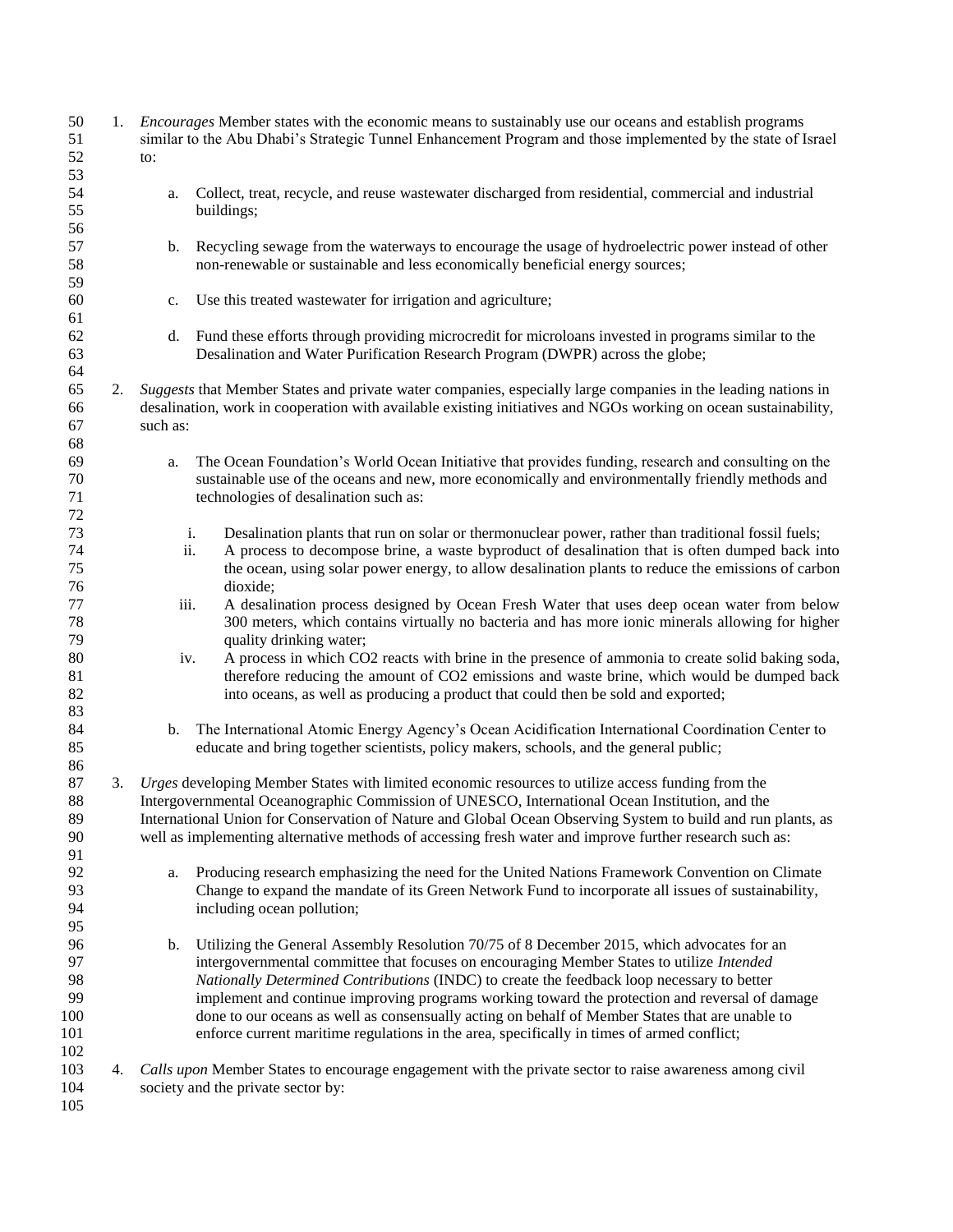|    | a.   | Suggesting incorporations in the fishing and seafood industry:                                                   |
|----|------|------------------------------------------------------------------------------------------------------------------|
|    |      | The necessity of communicating the International Union for Conservation of Nature (IUCN) list of                 |
|    |      | endangered and threatened marine species to consumers;                                                           |
|    |      | The importance of providing full, transparent traceability on their products, especially with respect            |
|    |      | to the highest-risk marine species;                                                                              |
|    |      |                                                                                                                  |
|    |      | Providing incentives to private water companies within their countries to promote water conservation             |
|    |      | efforts by:                                                                                                      |
|    |      |                                                                                                                  |
|    |      | Supplying their customers with free smart water meters within their homes so that they could                     |
|    |      | regulate and monitor their water usage at home and encourage water conservation on an individual                 |
|    |      | and daily basis;                                                                                                 |
|    |      | Providing their customers with pamphlets to educate them on water;                                               |
|    |      |                                                                                                                  |
|    |      | Encourages Member States to consider adopting the Blue Economy model, as Abu Dhabi has done in its 2016          |
|    |      | Blue Economy Declaration, by:                                                                                    |
|    |      |                                                                                                                  |
|    | a.   | Drafting similar declarations in which they would assert their commitment to the Blue Economy model              |
|    |      | focusing on the sustainable use of the oceans, food security, and social equality;                               |
|    |      |                                                                                                                  |
|    | b.   | Following the principles of the model including:                                                                 |
|    |      |                                                                                                                  |
|    | i.   | Creating sustainable fisheries;                                                                                  |
|    | ii.  | Promoting eco-tourism;                                                                                           |
|    | iii. | Increasing waste management;                                                                                     |
|    | iv.  | Developing access to renewable energy;                                                                           |
|    | V.   | Mitigating the effects of climate change;                                                                        |
|    |      |                                                                                                                  |
|    | c.   | Recommending marine cleaning programs be implemented to minimize debris that has the likely                      |
|    |      | possibility of ending up in the ocean;                                                                           |
|    |      |                                                                                                                  |
| 6. |      | Requests international organizations such as the International Union for the Protection of Nature (IUPN) and the |
|    |      | Ocean and Climate Platform, along with relevant UN agencies such as UNESCO and WHO to:                           |
|    |      |                                                                                                                  |
|    |      | Establish a global framework under the IUPN for the promotion and expansion of Locally Managed                   |
|    |      | Marine Areas (LMMAs), by national governments that:                                                              |
|    |      |                                                                                                                  |
|    |      | Defines LMMAs as specified areas of marine ecosystems where local communities assume<br>1.                       |
|    |      | responsibility for the sustainable management of the marine environment and simultaneously                       |
|    |      | stand to benefit from the sustainable use of marine products from the area;                                      |
|    |      | Distinguishes them from Marine Protected Areas (MPAs), by recognizing that LMMAs are                             |
|    |      | managed by local communities while MPAs are managed by national governments;                                     |
|    |      | Recommends the IUPN and Ocean and Climate Platform to assume responsibility for connecting                       |
|    |      | with local community leaders and national governments to assist with the legal formation of                      |
|    |      | LMMAs;                                                                                                           |
|    |      | Form an independent commission paneled by experts under the UNEP to implement voluntary global                   |
|    |      | guidelines on LMMAs including seasonal bans, no-take areas, quotas, diversification of fishing                   |
|    |      | product and stock, and other stipulations as recommended by the aforementioned commission:                       |
|    |      |                                                                                                                  |
|    |      | Clarifying that these guidelines will represent suggested best practices and points of focus for                 |
|    |      | communities looking to implement LMMAs;                                                                          |
|    |      | Establishing that such experts' national affiliations should be broadly representative of the                    |
|    |      | membership of the UNEA;                                                                                          |
|    |      |                                                                                                                  |
|    | 5.   | i.<br>ii.<br>b.<br>i.<br>ii.<br>a.<br>ii.<br>iii.<br>b.<br>i.<br>ii.                                             |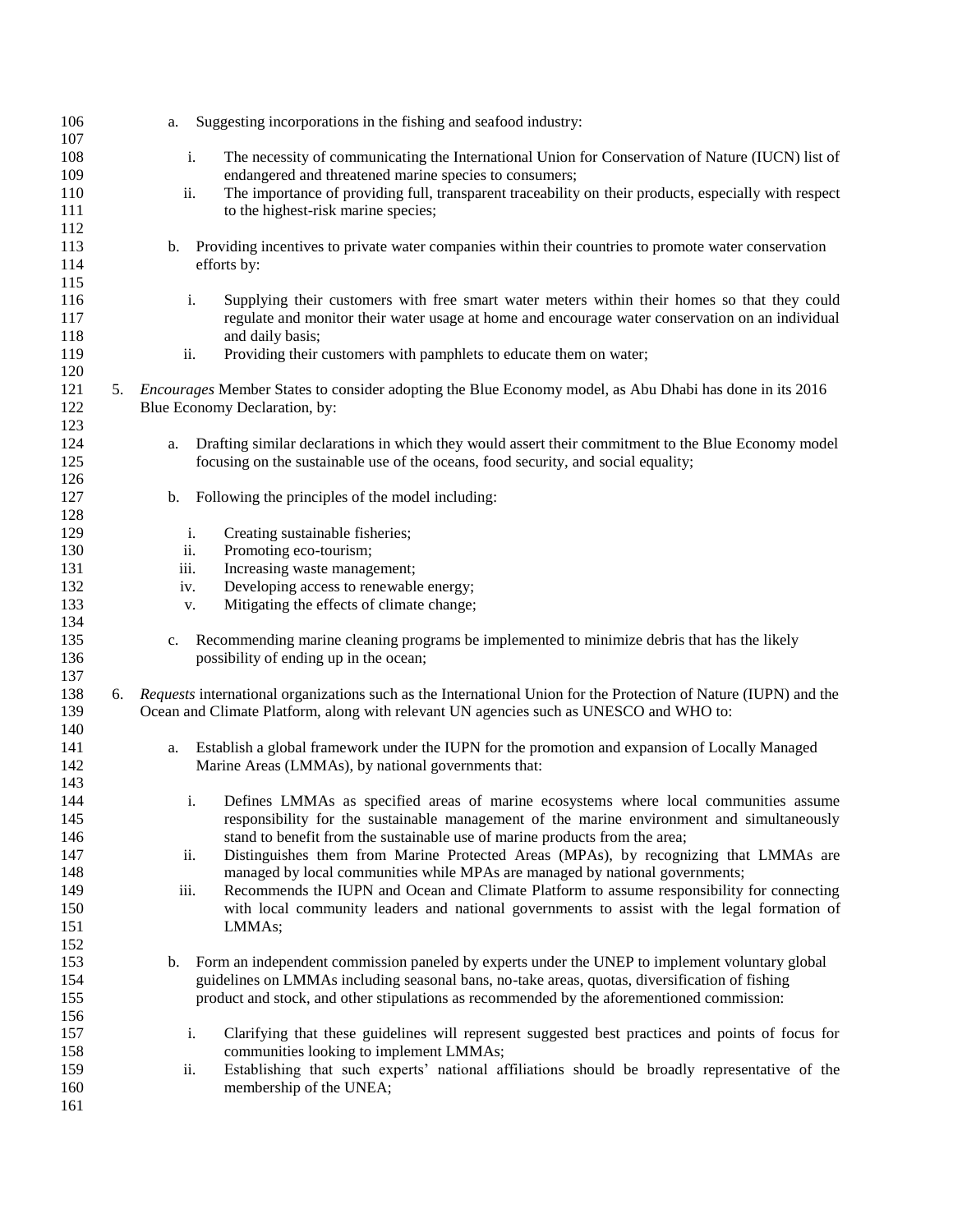| 162<br>163               |    |             | c. Expand LMMAs to developed and developing countries alike, especially regions where the local<br>economy relies on marine ecosystems;                                                                                                       |
|--------------------------|----|-------------|-----------------------------------------------------------------------------------------------------------------------------------------------------------------------------------------------------------------------------------------------|
| 164<br>165<br>166        | 7. |             | Invites neighboring countries to consider implementing the framework laid out by the Mediterranean Action<br>Plan characterized by its legal applicability to bodies of waters and seven main protocols addressing:                           |
| 167<br>168<br>169        |    | a.          | Pollution of aircrafts and ships;                                                                                                                                                                                                             |
| 170<br>171               |    | b.          | Land-based pollution;                                                                                                                                                                                                                         |
| 172<br>173               |    | c.          | Specially Protected Areas (SPA);                                                                                                                                                                                                              |
| 174<br>175               |    | d.          | Prevention of ship pollution and preparation for emergencies;                                                                                                                                                                                 |
| 176<br>177               |    | e.          | Offshore explorations;                                                                                                                                                                                                                        |
| 178<br>179               |    | f.          | Hazardous wastes;                                                                                                                                                                                                                             |
| 180<br>181               |    | g.          | Integrated coastal zone management;                                                                                                                                                                                                           |
| 182<br>183               | 8. |             | Appeals to Member States to create governmental and intergovernmental organizations for Marine Protected<br>Areas dedicated to the protection and preservation of marine life by:                                                             |
| 184<br>185<br>186<br>187 |    | a.          | Establishing a national marine protected area system so that it could monitor and regulate all of the<br>nation's MPAs;                                                                                                                       |
| 188<br>189<br>190        |    | b.          | Effectively managing these MPAs in coordination with regional and international organizations and<br>governments;                                                                                                                             |
| 191<br>192               |    | c.          | Appealing to the International Monetary Fund (IMF) to fund the creation of these organizations;                                                                                                                                               |
| 193<br>194<br>195        | 9. |             | Calls upon the expansion of existing Marine Protected Areas (MPAs) to achieve sustainable fishing activities,<br>with the hope of rebuilding overfished stocks, while that working to:                                                        |
| 196<br>197<br>198<br>199 |    | a.          | Establish a Marine Protected Area Network among the MPAs in regions sharing the same marine<br>ecosystem in order to share information that stimulates cooperation, including things such as data on<br>local fish populations and locations; |
| 200<br>201               |    | b.          | Adopt locally-established initiatives with regional governments' agendas;                                                                                                                                                                     |
| 202<br>203<br>204        |    | c.          | Encourage politically impartial management of MPAs based upon science-based research and<br>methodology;                                                                                                                                      |
| 205<br>206<br>207        |    |             | 10. Encourages Member States to establish marine preserves, differentiated from MPAs, to protect our oceans as<br>designated zones for endangered species:                                                                                    |
| 208<br>209               |    | a.          | Limiting fishing to prevent the destruction of wildlife populations and the natural environment;                                                                                                                                              |
| 210<br>211<br>212        |    | b.          | Regulating human contact resulting in structured and staunchly observed interactions in the form of<br>ecotourism, or completely barring human contact in designated zones;                                                                   |
| 213<br>214               |    | $c_{\cdot}$ | Banning commercial trade or fishing practices within these waters and restricting industrial practices<br>that can harm wildlife within these designated spaces;                                                                              |
| 215<br>216<br>217        |    | d.          | Providing a means for scientific research on how best to protect the marine biodiversity within these<br>designated marine preserves.                                                                                                         |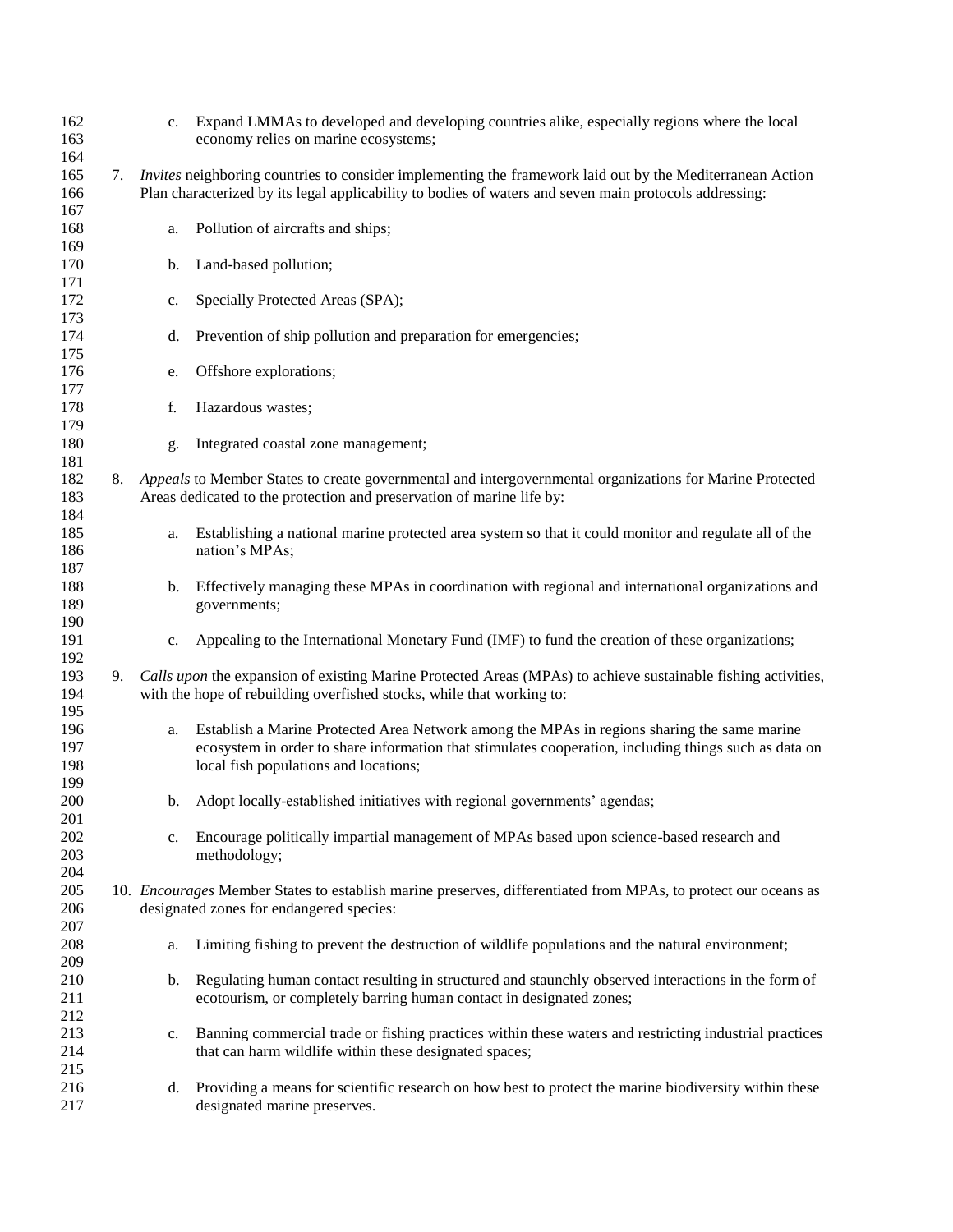

**Code:** UNEA/1/5 **Committee:** United Nations Environment Assembly **Topic:** Safeguarding Our Oceans

*United Nations Environment Assembly,*

 *Reaffirming* Sustainable Development Goal 14, which underscores the need for conservation and sustainable use of the oceans, *Taking into consideration* the need for developing states to acquire technologies to fulfill the targets of the Sustainable Development Goals 9 and 17, *Guided by* past resolutions and agreements on safeguarding oceans, more specifically United Nations Environment Assembly of the UNEP/EA.2/ Res.10, which outlines best practices in regard to the oceans and seas, and UN Regional Seas program, which promotes technology transfer between developed and developing nations, 13 Recognizing the need for the use of technology to monitor the state of the oceans, *Fully aware* of the need for sharing technology and data between Member States, *Emphasizing* innovative desalination techniques to create jobs and remain cost effective*, Realizing* technologies can be implemented to lessen the possibilities of oil detriment to the oceanic ecosystem, *Acknowledging* that research can improve the preventive and recovery efforts for oceans pollution, 1. *Calls upon* developed states to create a catalogue of their development funds available to support the development of technology in order to attain Sustainable Development Goals 9 and 14 to further support the development of Member States; 2. *Encourages* Member States to adhere to Article 4.5 of the United Nations Framework on Climate Change in promoting, facilitating, and funding to environmental technologies; 3. *Encourages* the use of successful existing programs such as the UN Regional Seas Program and Rwanda's ban on plastic bags as case studies to incentivize Member States to adopt policies focusing on: a. Corporate social responsibility; b. Safety of resources in Member States; c. Addressing the exploitation through the company's investment; 4. *Recommends* the creation of a database tracking system that monitors ocean acidification, plastic pollution, and overfishing to create a global standard for understanding the environmental impacts of; a. Utilizes existing satellite systems such as Global Fish Watch to monitor fishing populations on an international level; b. Displays of results of ocean water testing, including levels of pH, salinity, microbial life, and plastic concentration, that is accessible to all Member States, resembling Egypt's EIMP Coastal Water Monitoring Project;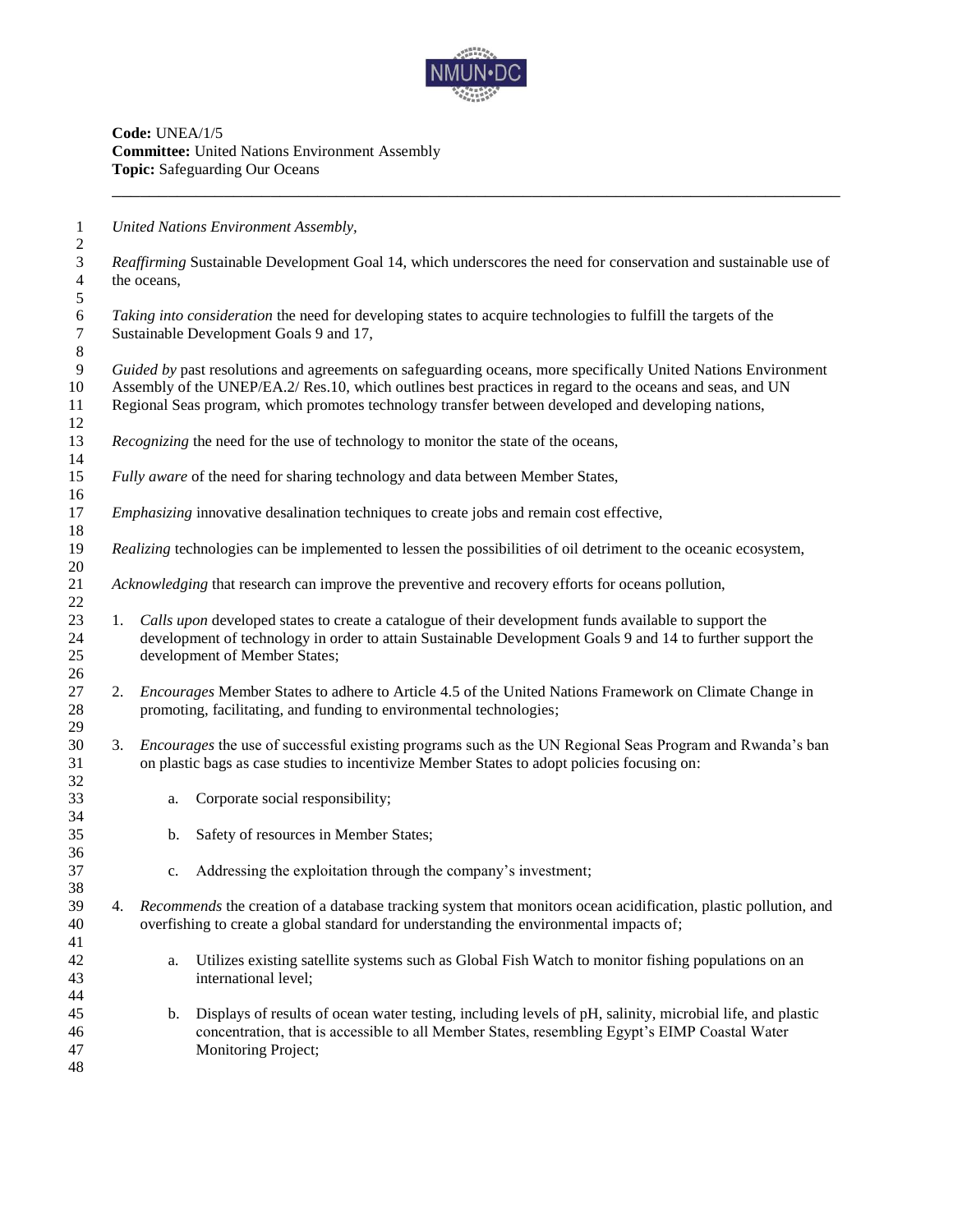| 49<br>50 |    | $c_{\cdot}$   | Continuing to develop marine pollution technology, such as pollution detection methods to detect<br>pollution and their sources quickly and efficiently similar to methods developed by The Baltic Marine |
|----------|----|---------------|-----------------------------------------------------------------------------------------------------------------------------------------------------------------------------------------------------------|
| 51       |    |               | Environment Protection Commission (HELCOM);                                                                                                                                                               |
| 52       |    |               |                                                                                                                                                                                                           |
| 53       |    |               | 5. Urges Member States to collaborate with non-government organisations (NGOs) to institute the Sustainable                                                                                               |
| 54       |    |               | Collaborative Humane Natural and Candid Kaleidoscopic (SCHNACK) watch program, a voluntary program                                                                                                        |
| 55       |    |               | that calls for Member States to annually report their imports and exports of products containing micro plastics                                                                                           |
| 56       |    |               | to the SCHNACK watch program's online database;                                                                                                                                                           |
| 57       |    |               |                                                                                                                                                                                                           |
| 58       | 6. |               | Calls for new techniques of water treatment, and desalination clean the water through our technology we strive                                                                                            |
| 59       |    |               | to clean the ocean and provide potable waters to countries that don't have clean drinking water:                                                                                                          |
| 60       |    |               |                                                                                                                                                                                                           |
| 61       |    | a.            | Cooperation with countries to build desalination plants, similar to the technologies of Sorek. Using                                                                                                      |
| 62       |    |               | newly advanced can produce thousands of liters for just 58 cents;                                                                                                                                         |
| 63       |    |               |                                                                                                                                                                                                           |
| 64       |    | b.            | Creating infrastructure and engineer work in the countries that adopt these plants in partnership with                                                                                                    |
| 65       |    |               | the International Desalination (IDA);                                                                                                                                                                     |
| 66       |    |               |                                                                                                                                                                                                           |
| 67       |    |               | 7. Encourages states to join NGOs such as ECOOCEAN, which focuses on cleaning up the oceans and providing                                                                                                 |
| 68       |    |               | education to schools on pollution;                                                                                                                                                                        |
| 69       |    |               |                                                                                                                                                                                                           |
| 70       | 8. |               | Calls upon Member States to make use of available technologies that provide greater security against leakages                                                                                             |
| 71       |    |               | and spills during oil drilling and exploration efforts through:                                                                                                                                           |
| 72       |    |               |                                                                                                                                                                                                           |
| 73       |    | a.            | Usage of new and safe technologies would follow the oil industry and International Maritime                                                                                                               |
| 74       |    |               | Organization (IMO) agreed upon guidelines;                                                                                                                                                                |
| 75       |    |               |                                                                                                                                                                                                           |
| 76       |    | $\mathbf b$ . | Case studies such as those done by the Generating Engineering Impact (GENPACT) have shown that                                                                                                            |
| 77       |    |               | blowout preventers and other technologies can be improved upon for greater efficiency and decreased                                                                                                       |
| 78       |    |               | risk of damage to surrounding environment.                                                                                                                                                                |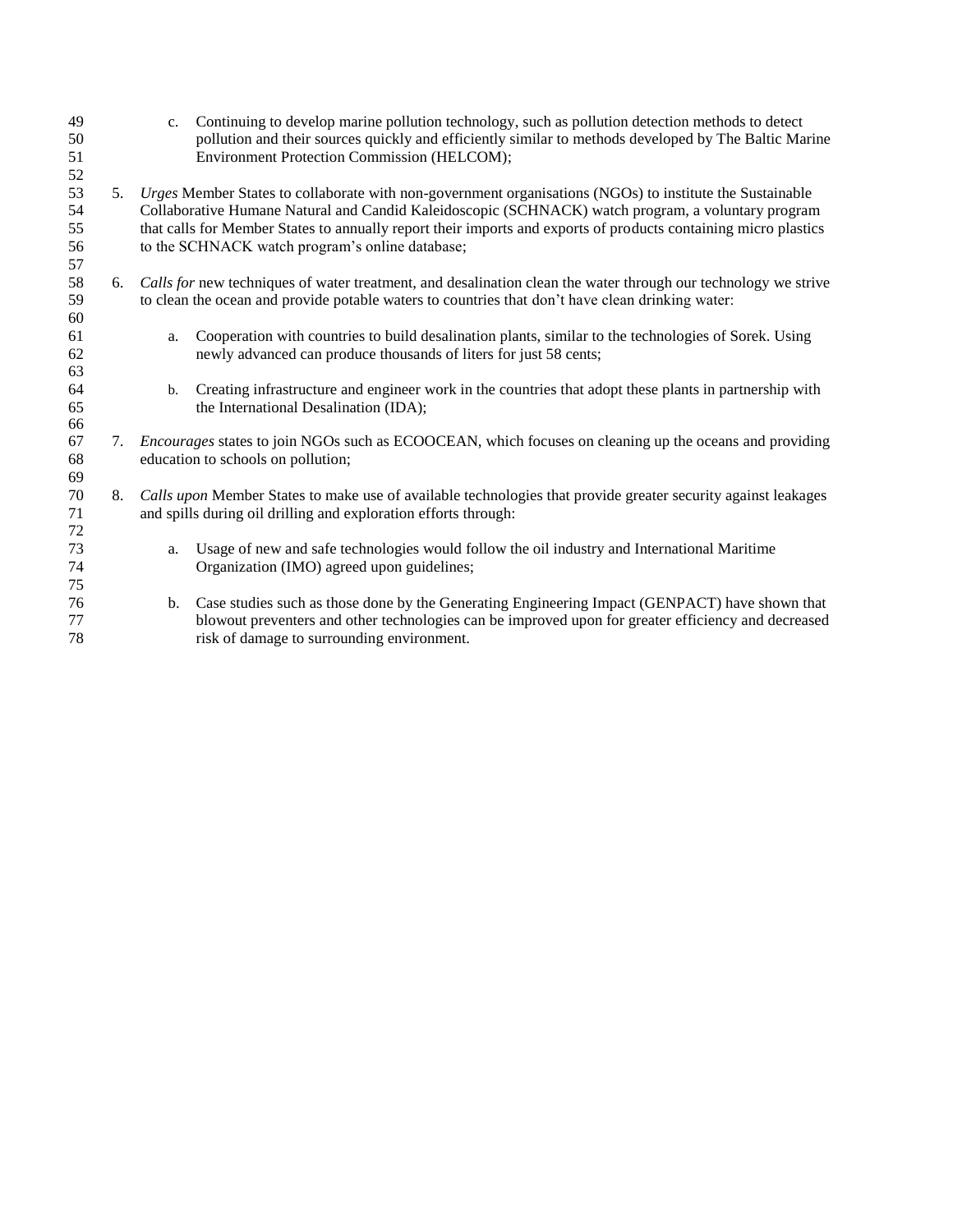

**Code:** UNEA/1/6 **Committee:** United Nations Environment Assembly **Topic:** Safeguarding Our Oceans

 *The United Nations Environment Assembly, Reaffirming* Member States' commitment to Sustainable Development Goal (SDG) 14 regarding the conservation and sustainable use of the oceans, *Affirming* the importance of education, training, public awareness, public participation, public access to information and cooperation at all levels to address the degradation of our oceans, *Recognizing* the importance of United Nations General Assembly resolution 68/70, *Oceans and the Law of the Sea*, *Acknowledging* General Assembly resolution 64/71, 67/79, and 69/109 which inform of the *Oceans and Law of the Sea* and encourages peace and cooperation between nations upon the advancement of sustainable fisheries, sustainable development of the oceans and seas, and legal framework upon activities that is applicable upon the oceans and seas, *Conscious* of General Assembly resolution 69/233 which recognizes the need for the promotion of sustainable tourism, including ecotourism, for poverty eradication and environmental protection, *Keeping in mind* General Assembly resolution 68/71 which acknowledges the effects of illegal, unreported, and unregulated (IUU) fishing on marine biodiversity and understanding the benefits of safe havens or government protected sectors for marine life, *Emphasizing* the importance of catch shares as a flexible fishing management that encourages accountability for fishery participants, *Recalling* the implementation of The Seas Programme which aimed to address the accelerating degradation of the world's ocean and coastal areas through a "shared seas" approach, and further engaging neighboring countries into a comprehensive action plan to protect our common marine environment, *Welcoming* the Paris Agreement adopted by the United Nations Framework Convention on Climate Change (UNFCCC) as a crucial step towards limiting the climate change related impacts of warming and acidification of the oceans as a result of greenhouse gas emissions and reducing the adverse consequences for marine and coastal ecosystems including for small island developing states and other vulnerable states, *Concerned* by the devastating effects of carbon emissions on ocean acidification, leading to the destruction of ecosystems and reduction of biodiversity, harm being done to ecosystems by plastic pollution, and health risks associated with broken down plastic, *Recognizing* the need for proper disposal of plastics in developing countries and a high demand of recycled materials used in the production of plastic products, 1. *Calls for* expanding information sharing and education in regards to safeguarding our oceans globally by: a. Developing a UNEP sponsored website that centralizes and organizes oceanic research data collected by the UN, NGO's, as well as other Member States in order to: i. Aid smaller NGO's as well as grassroot efforts with easy to access information that will be useful to their global and regional causes; ii. Create a more transparent platform where data can be shared and utilized amongst students conducting their own research;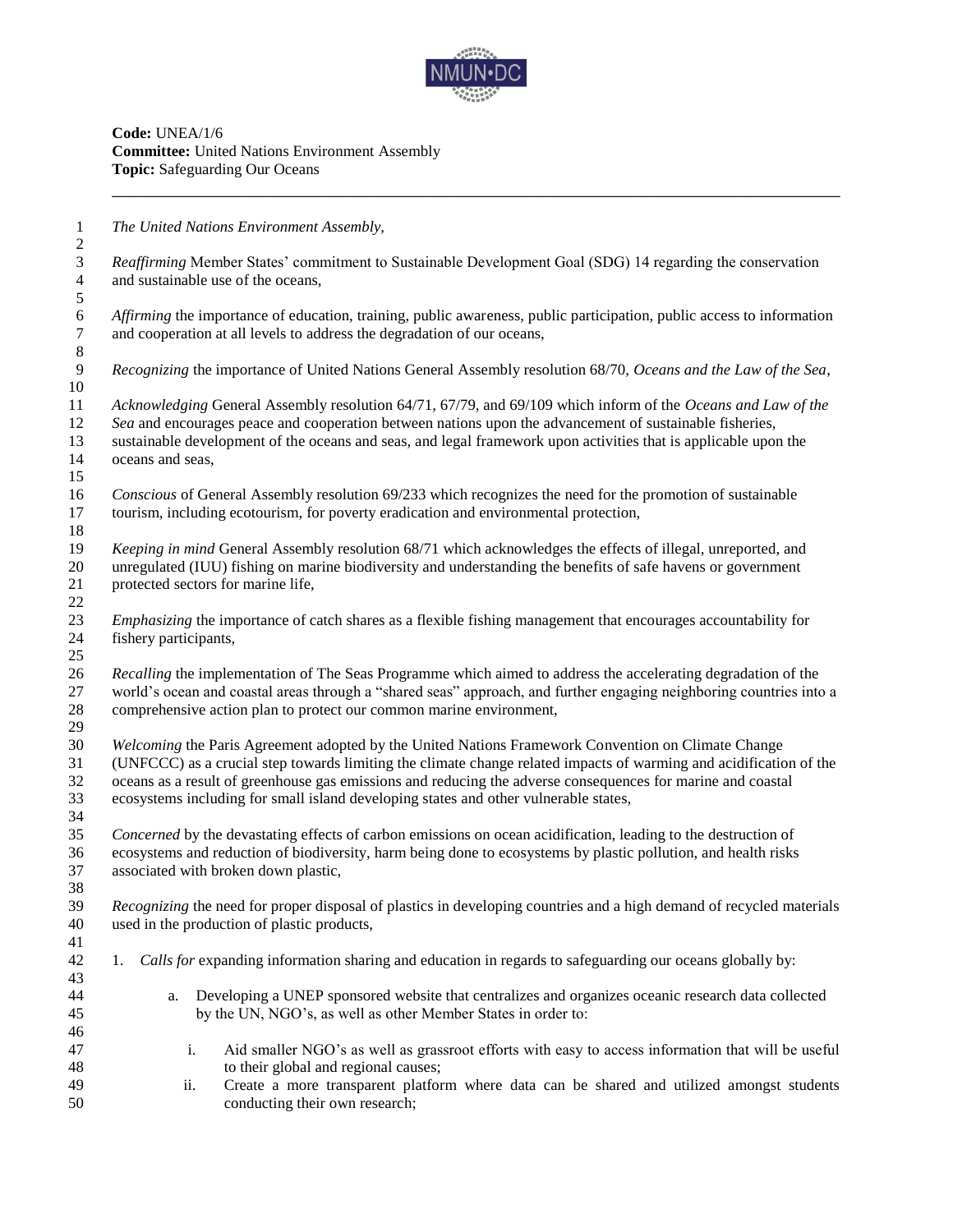| 51<br>52<br>53<br>54<br>55<br>56 |    | iii.<br>iv. | Helping to mainstream UN websites as a common place where the global community can access<br>information by making UNEP oceanic websites more attractive to users;<br>Supports the initiation of transnational data collecting projects on rainfall and ocean acidity levels<br>in collaboration with non-governmental organizations and educational institutions, as well as the<br>sharing of research between individual member states towards the restoration of the diverse<br>ecosystems for long term social and economic development; |
|----------------------------------|----|-------------|-----------------------------------------------------------------------------------------------------------------------------------------------------------------------------------------------------------------------------------------------------------------------------------------------------------------------------------------------------------------------------------------------------------------------------------------------------------------------------------------------------------------------------------------------|
| 57<br>58<br>59                   |    | b.          | Recommending expanding overall education regarding safeguarding our oceans by:                                                                                                                                                                                                                                                                                                                                                                                                                                                                |
| 60                               |    | i.          | Utilizing UNEP Goodwill Ambassadors in rural coastal communities to raise awareness of ocean                                                                                                                                                                                                                                                                                                                                                                                                                                                  |
| 61<br>62                         |    | ii.         | pollution as well as teach sustainable practices that help reduce pollution entering our oceans;<br>Emphasizing that global access to the internet is growing which makes it all more vital to continue                                                                                                                                                                                                                                                                                                                                       |
| 63<br>64                         |    | iii.        | expanding ocean sustainability education across all UNEP online platforms regarding our oceans;<br>Recommends further integration of sustainable development Goal 14 throughout all UN oceanic                                                                                                                                                                                                                                                                                                                                                |
| 65                               |    |             | websites;                                                                                                                                                                                                                                                                                                                                                                                                                                                                                                                                     |
| 66<br>67                         |    | iv.         | Promote programs in higher education in the field of marine biology to further raise public<br>awareness and promote the sustainable use of marine resources;                                                                                                                                                                                                                                                                                                                                                                                 |
| 68                               |    |             |                                                                                                                                                                                                                                                                                                                                                                                                                                                                                                                                               |
| 69                               |    |             | 2. Further invites other Member States to help other countries develop their Marine Protected Areas (MPA) and                                                                                                                                                                                                                                                                                                                                                                                                                                 |
| 70                               |    |             | promote the protection of marine biodiversity outside of maritime and Economic Exclusive Zone (EEZ)                                                                                                                                                                                                                                                                                                                                                                                                                                           |
| 71                               |    |             | jurisdiction and that it include:                                                                                                                                                                                                                                                                                                                                                                                                                                                                                                             |
| 72                               |    |             |                                                                                                                                                                                                                                                                                                                                                                                                                                                                                                                                               |
| 73                               |    | a.          | The spread of international Marine Protection programs and encourages the use of naval bodies to                                                                                                                                                                                                                                                                                                                                                                                                                                              |
| 74                               |    |             | cooperate on the protection of international waters by:                                                                                                                                                                                                                                                                                                                                                                                                                                                                                       |
| 75<br>76                         |    | i.          | Giving coastal countries the opportunity to protect areas of their jurisdiction by taking care of the                                                                                                                                                                                                                                                                                                                                                                                                                                         |
| 77                               |    |             | areas outside of it;                                                                                                                                                                                                                                                                                                                                                                                                                                                                                                                          |
| 78                               |    | ii.         | Successfully implementing this partnership, which is necessary to have protected coastal areas to                                                                                                                                                                                                                                                                                                                                                                                                                                             |
| 79                               |    |             | limit fishing and show member states own contributions towards the protection of biodiversity;                                                                                                                                                                                                                                                                                                                                                                                                                                                |
| $80\,$                           |    | iii.        | Encouraging the establishment of more biosphere reserves in collaboration with non-governmental                                                                                                                                                                                                                                                                                                                                                                                                                                               |
| 81                               |    |             | organizations emphasizing the restriction of access to heavily damaged regions, the monitoring oil                                                                                                                                                                                                                                                                                                                                                                                                                                            |
| 82                               |    |             | transport via underwater pipelines, as well as penalization of toxic waste and chemical dumping,                                                                                                                                                                                                                                                                                                                                                                                                                                              |
| 83                               |    |             | specifically within the densely populated marine life ecosystem such as the Great Barrier Reef;                                                                                                                                                                                                                                                                                                                                                                                                                                               |
| 84                               |    |             |                                                                                                                                                                                                                                                                                                                                                                                                                                                                                                                                               |
| 85                               |    | b.          | The EEZ, which shows that there is only a certain level of jurisdiction that a country has and therefore                                                                                                                                                                                                                                                                                                                                                                                                                                      |
| 86                               |    |             | limits their contribution to the protection of international waters and we encourage Member States to                                                                                                                                                                                                                                                                                                                                                                                                                                         |
| 87                               |    |             | be involved;                                                                                                                                                                                                                                                                                                                                                                                                                                                                                                                                  |
| 88                               |    |             |                                                                                                                                                                                                                                                                                                                                                                                                                                                                                                                                               |
| 89                               |    | c.          | The formation of a coalition of naval experts to monitor offshore fishing to identify any illegal offshore                                                                                                                                                                                                                                                                                                                                                                                                                                    |
| 90                               |    |             | fishing within a regional block, especially within international waters or sovereign waters that cannot                                                                                                                                                                                                                                                                                                                                                                                                                                       |
| 91                               |    |             | be adequately monitored by associated states in order to:                                                                                                                                                                                                                                                                                                                                                                                                                                                                                     |
| 92                               |    |             |                                                                                                                                                                                                                                                                                                                                                                                                                                                                                                                                               |
| 93                               |    | i.          | Identify and alert of illegal fishing activities and add the activities of boats to the registry;                                                                                                                                                                                                                                                                                                                                                                                                                                             |
| 94                               |    | ii.         | Allow action can be taken by those involved in the regional body at their discretion;                                                                                                                                                                                                                                                                                                                                                                                                                                                         |
| 95                               |    |             |                                                                                                                                                                                                                                                                                                                                                                                                                                                                                                                                               |
| 96<br>97                         | 3. |             | Recommends the implementation of sustainable aquaculture practices by the international community with the<br>help of Nongovernmental Organizations (NGO's) through:                                                                                                                                                                                                                                                                                                                                                                          |
| 98                               |    |             |                                                                                                                                                                                                                                                                                                                                                                                                                                                                                                                                               |
| 99                               |    | a.          | The utilization of recirculating aquaculture system which:                                                                                                                                                                                                                                                                                                                                                                                                                                                                                    |
| 100                              |    |             |                                                                                                                                                                                                                                                                                                                                                                                                                                                                                                                                               |
| 101                              |    | i.          | Utilizes a variety of tactics including biofiltration, oxygenation, nitrification, and removal of solid                                                                                                                                                                                                                                                                                                                                                                                                                                       |
| 102                              |    |             | waste in order to ensure biosecurity within the water and establish clean water filtration;                                                                                                                                                                                                                                                                                                                                                                                                                                                   |
| 103                              |    | ii.         | Emphasizes adequate monitoring of aquaculture systems to ensure proper maintenance and usage;                                                                                                                                                                                                                                                                                                                                                                                                                                                 |
| 104                              |    | iii.        | Take a minimal amount of physical space and leave a small environmental footprint;                                                                                                                                                                                                                                                                                                                                                                                                                                                            |
| 105                              |    | iv.         | Will further provide an alternative to overfishing practice;                                                                                                                                                                                                                                                                                                                                                                                                                                                                                  |
| 106                              |    |             |                                                                                                                                                                                                                                                                                                                                                                                                                                                                                                                                               |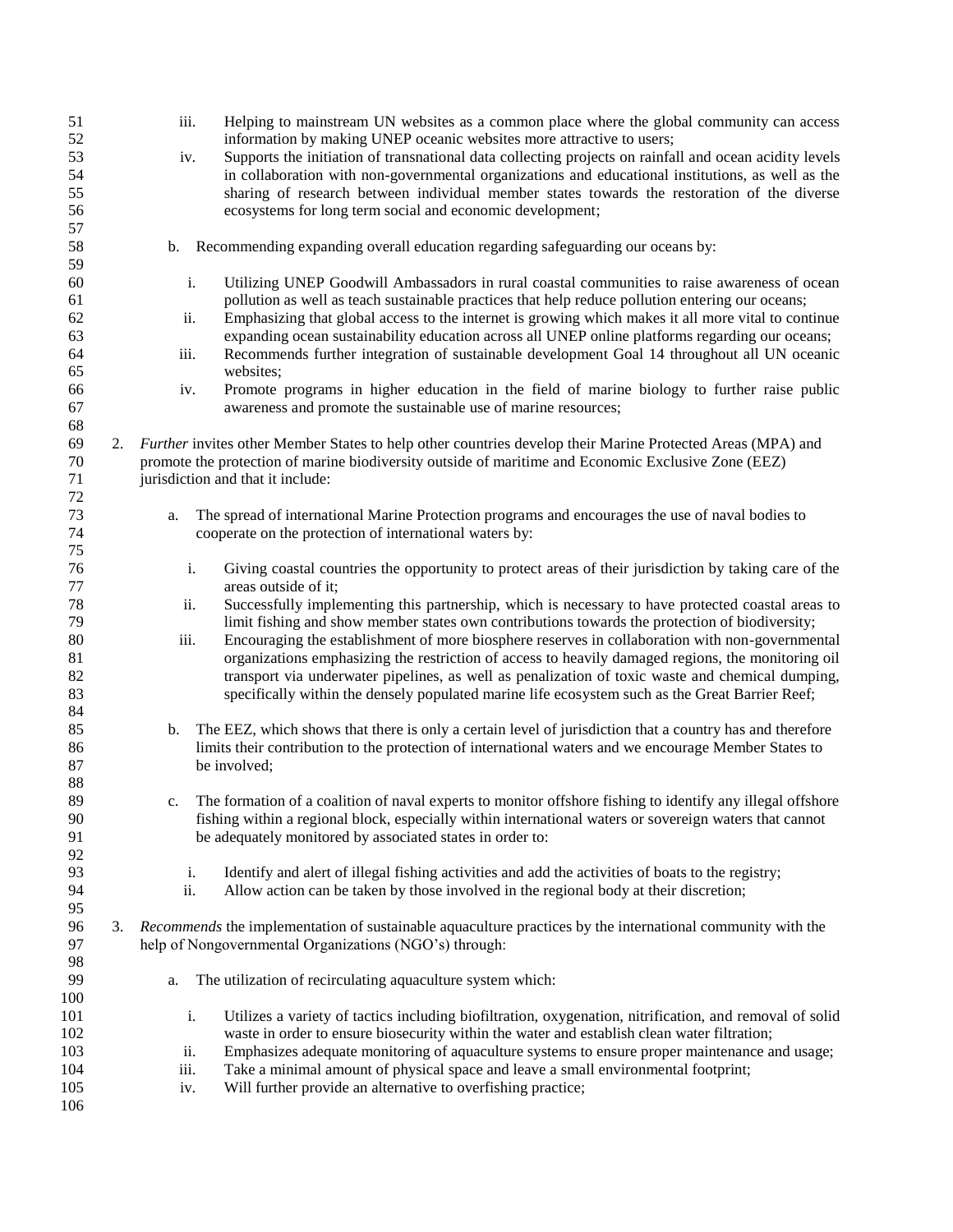| 107        |    |      | b. The utilization of sea pen aeration systems which:                                                        |
|------------|----|------|--------------------------------------------------------------------------------------------------------------|
| 108        |    |      |                                                                                                              |
| 109        |    | i.   | Uses an aeration system which pumps air into the pens in order to cause increased upwelling                  |
| 110        |    |      | within the pens and greater movement within pens and the same location;                                      |
| 111        |    | ii.  | Focuses on a pod-based approach which can be customized to the region and specification in order             |
| 112        |    |      | to prevent harmful algal blooms, parasitic infection, and low dissolved oxygen content;                      |
| 113        |    | iii. | Uses the diffused air of the pods to compensate for conditions and prevent dissolution as well as            |
| 114        |    |      | cycle low density algal water upwards with the high density water to prevent algal blooms;                   |
| 115        |    | iv.  | Can use both round and square pens depending on which better fits the region in order to ensure              |
| 116        |    |      | higher rates for mortality for fish;                                                                         |
| 117        |    | v.   | Supports the increase of fish farming to create sustainable solutions that can meet the demands on           |
| 118        |    |      | food supplies while simultaneously increasing ocean fish stocks;                                             |
| 119        |    |      |                                                                                                              |
| 120        |    | c.   | Promoting foreign investors and private companies to create profitable and sustainable fish farms;           |
| 121        |    |      |                                                                                                              |
| 122        |    |      |                                                                                                              |
|            |    | d.   | Creates an information sharing network to facilitate the diffusion of aquaculture technology and             |
| 123<br>124 |    |      | mitigate the difficulties of this practice;                                                                  |
|            |    |      |                                                                                                              |
| 125        | 4. |      | Urges all Member States to eliminate harmful fisheries subsidies that contribute to illegal, unreported, and |
| 126        |    |      | unregulated fishing as well as overfishing by;                                                               |
| 127        |    |      |                                                                                                              |
| 128        |    | a.   | Identifying harmful fisheries subsidies as those which lead to the overexploitation of fish stocks, thus     |
| 129        |    |      | resulting in stagnation of the development in marine life;                                                   |
| 130        |    |      |                                                                                                              |
| 131        |    | b.   | Promoting ecotourism as an incentive to eradicate such subsidies;                                            |
| 132        |    |      |                                                                                                              |
| 133        | 5. |      | Emphasizes that the need for sustainable fisheries is prominent in Member States and the implementation of   |
| 134        |    |      | enforcement to withhold and maintain these fisheries on an international scale and:                          |
| 135        |    |      |                                                                                                              |
| 136        |    | a.   | Calls upon Member States to introduce strict regulations aimed at preventing marine life population          |
| 137        |    |      | devastation caused by harmful fishing practices such as dynamite and haul fishing:                           |
| 138        |    |      |                                                                                                              |
| 139        |    | i.   | Regulations should include specific guidelines for the types of nets to use and which fishing                |
| 140        |    |      | practices are legal, such as invasive-only catch, lead-free, and carbon-conscious;                           |
| 141        |    | ii.  | Local legislation must be the initiative and work its way up to the international level to expand the        |
| 142        |    |      | reach of the Sustainable Fisheries Act;                                                                      |
| 143        |    |      |                                                                                                              |
| 144        |    | b.   | Take the practice of registering fishermen and companies through a biometric system that the                 |
| 145        |    |      | European Union has implemented and dispersed regionally in order to promote security and anti-piracy         |
| 146        |    |      | measures and support sustainability;                                                                         |
| 147        |    |      |                                                                                                              |
| 148        |    | c.   | Expand a Catch Documentation Scheme into a global database regionally organized to track and                 |
| 149        |    |      | analyze the path of fish from the origin of capture to consumers, decreasing the amount of IUU fish          |
| 150        |    |      | available in regional and local markets;                                                                     |
| 151        |    |      |                                                                                                              |
| 152        |    | d.   | A catch limit or Total Allowable Catch (TAC), to be determined by the relevant Member States of the          |
| 153        |    |      | respective regional blocks, allows for the haul to be divided among the participating fishing                |
| 154        |    |      | organizations and/or countries;                                                                              |
| 155        |    |      |                                                                                                              |
| 156        | 6. |      | Suggests partnership between Regional Organizations and United Nations Entities including the World Bank     |
| 157        |    |      | Group and the UNEA in establishing workable framework like the Caribbean Regional Oceanscape Project to:     |
| 158        |    |      |                                                                                                              |
| 159        |    | a.   | Develop and aid the development of Coastal and Marine Spatial Plans (CMSP) and associated training;          |
| 160        |    |      |                                                                                                              |
| 161        |    | b.   | Strengthen knowledge and capacity objective, capacity of citizens, Member States, and institutions for       |
| 162        |    |      | ocean governance in sustainable fisheries and ecotourism;                                                    |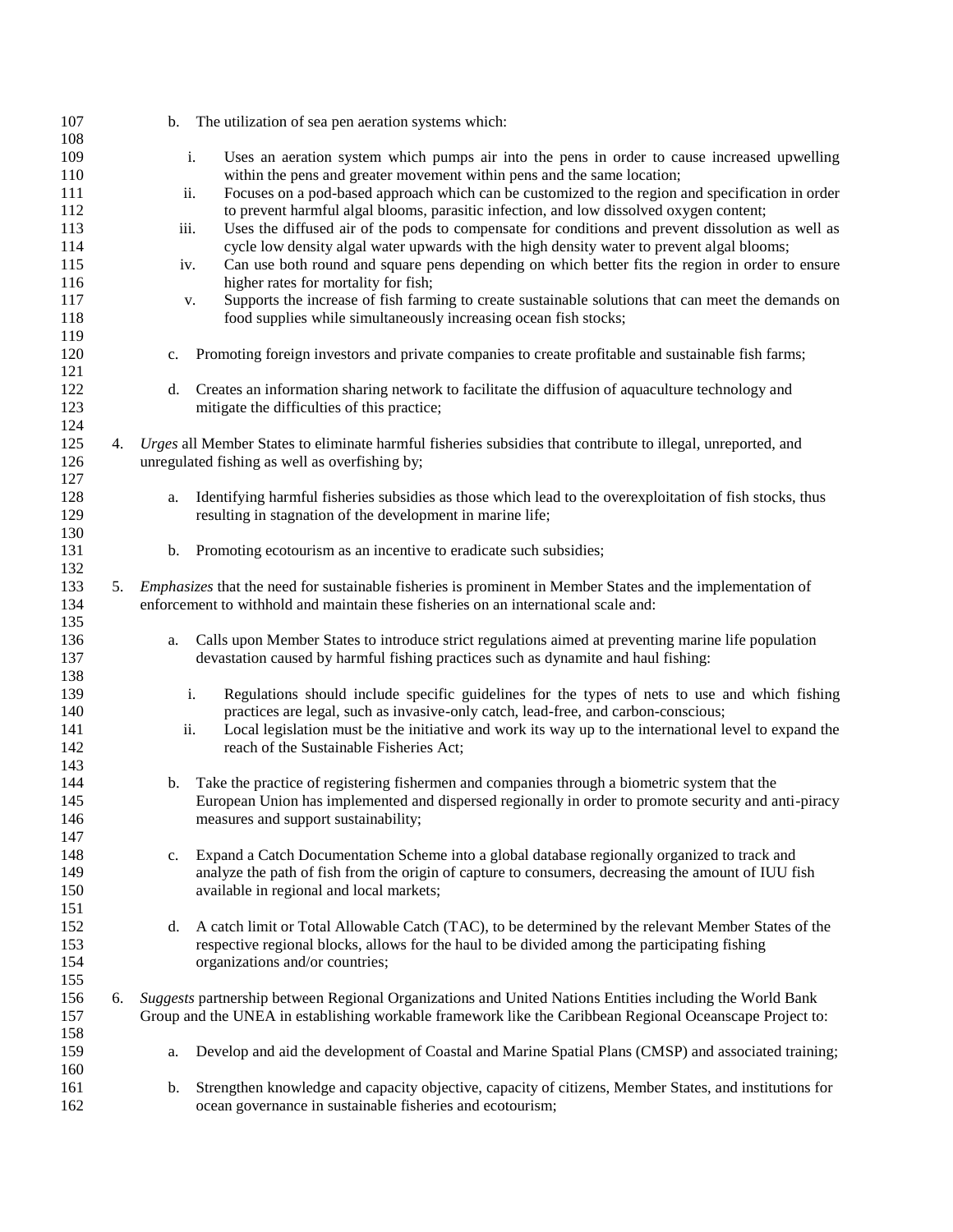| 163        |    |                                                                                                                                                                                                         |
|------------|----|---------------------------------------------------------------------------------------------------------------------------------------------------------------------------------------------------------|
| 164<br>165 | 7. | <i>Further</i> invites nations to focus on agricultural practices as a factor in ocean pollution through:                                                                                               |
| 166<br>167 |    | Preventing harmful solid and chemical products from entering into runoff by:<br>a.                                                                                                                      |
| 168<br>169 |    | Utilize a variety of sustainable practices including buffer species and fencing in order to prevent<br>i.<br>agricultural runoff from entering water streams;                                           |
| 170<br>171 |    | Urges Member States to invest in programs to clean rivers and waterways used by local<br>ii.<br>populations;                                                                                            |
| 172<br>173 |    | Improving education, training, and awareness of sustainable agricultural practices through:<br>b.                                                                                                       |
| 174        |    |                                                                                                                                                                                                         |
| 175<br>176 |    | i.<br>Recognizing and recording sustainable agricultural process to aid in creation of sustainable<br>agriculture programs and conferences;                                                             |
| 177        |    | Implementing programs that allow students to focus on training in integrated pest management<br>ii.                                                                                                     |
| 178        |    | and mobilizing existing resources to increase production and reduce waste;                                                                                                                              |
| 179<br>180 |    | Developing a digital curriculum library that serves and connects educators and the public, thus<br>iii.<br>increasing the ability for sustainable agricultural practices to be learned and implemented; |
| 181<br>182 | 8. | Supports the decrease of ocean dumping internationally through the regulation of ports by:                                                                                                              |
| 183<br>184 |    | Utilizing integrated waste management which will focus on:                                                                                                                                              |
| 185        |    | a.                                                                                                                                                                                                      |
| 186        |    | i.<br>Source reduction which emphasizes reducing waste at the source through increased sustainable                                                                                                      |
| 187        |    | practices of production and decreased chemical usage in production process;                                                                                                                             |
| 188        |    | Recycling through improved separation and identification practices of waste;<br>ii.                                                                                                                     |
| 189<br>190 |    | iii.<br>Energy recovery which deal with the conversion of non-recyclable materials into useable heat,<br>electricity, anaerobic digestion, and landfill gas (LFG) recovery;                             |
| 191        |    |                                                                                                                                                                                                         |
| 192        |    | Focusing on maintaining proper staging and collection areas within ports to ensure that the above<br>b.                                                                                                 |
| 193        |    | processes are conducted effectively and efficiently;                                                                                                                                                    |
| 194        |    |                                                                                                                                                                                                         |
| 195<br>196 |    | Urging all member states to revisit and update the "reverse list" mentioned in the Annex 1 of the<br>c.<br>London Convention;                                                                           |
| 197        |    |                                                                                                                                                                                                         |
| 198        | 9. | Suggests the consideration of the report of the preparatory committee established to consider the development                                                                                           |
| 199        |    | of an international legally binding instrument on the conservation and sustainable use of marine biological                                                                                             |
| 200<br>201 |    | diversity of areas beyond national jurisdiction to allow for:                                                                                                                                           |
| 202        |    | The holding of an intergovernmental conference to decide on the draft text of the stated internationally<br>a.                                                                                          |
| 203        |    | binding instrument under the convention;                                                                                                                                                                |
| 204        |    |                                                                                                                                                                                                         |
| 205        |    | To complete the efforts begun by the General Assembly in the development of an international binding<br>b.                                                                                              |
| 206<br>207 |    | instrument to regulate and ensure the sustainable use of marine biological diversity in areas beyond<br>national jurisdiction;                                                                          |
| 208        |    |                                                                                                                                                                                                         |
| 209        |    | 10. Calls upon all member states to submit their Intended Nationally Determined Contribution to the UNFCCC                                                                                              |
| 210        |    | establishing a set of individual strategies aimed towards the reduction of greenhouse gas emissions to mitigate                                                                                         |
| 211        |    | the acidification of our oceans in regard to the recent Paris Agreement;                                                                                                                                |
| 212        |    |                                                                                                                                                                                                         |
| 213        |    | 11. Proposes developed nations who lack the proper recycling capabilities export the materials to developed nations                                                                                     |
| 214        |    | to be used in production of new materials including:                                                                                                                                                    |
| 215        |    |                                                                                                                                                                                                         |
| 216<br>217 |    | Reducing the amount of waste going into the ocean;<br>a.                                                                                                                                                |
| 218        |    | Providing cost effective benefits to developed nations.<br>b.                                                                                                                                           |
|            |    |                                                                                                                                                                                                         |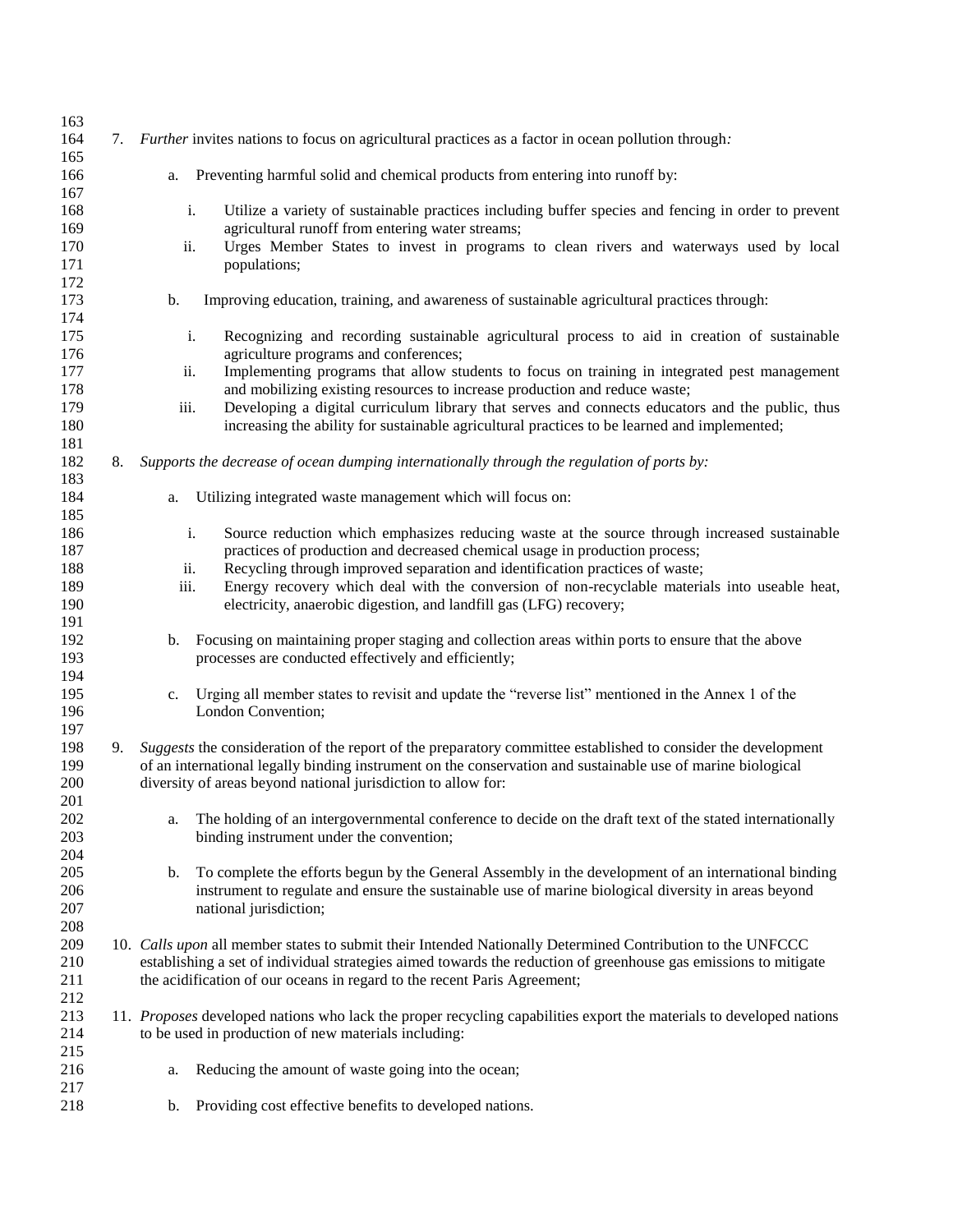

**Code:** UNEA/1/7 **Committee:** United Nations Environment Assembly **Topic:** Safeguarding Our Oceans

*The United Nations Environment Assembly,*

| $\overline{2}$                   |                                                                                                                                                                                                                                       |
|----------------------------------|---------------------------------------------------------------------------------------------------------------------------------------------------------------------------------------------------------------------------------------|
| $\mathfrak{Z}$<br>$\overline{4}$ | Emphasizing Principles 1 and 2 of the 1972 Stockholm Declaration, General Principles 1 and 5 of Resolution 37/7,<br>Sustainable Development Goals (SDGs) 6, 11, 14, and 15, and Principle 1 of the 1992 Rio Declaration, which states |
| 5<br>6                           | "human beings are at the centre of concerns for sustainable developmentthey are entitled to a healthy and<br>productive life in harmony with nature,"                                                                                 |
| 7                                |                                                                                                                                                                                                                                       |
| $\,8\,$                          | Deeply concerned with the lack of substantive action to effectively rid the world's oceans from both trash pollution                                                                                                                  |
| 9                                | and carbon-engulfed air mentioned in A/RES/44/228,                                                                                                                                                                                    |
| 10                               |                                                                                                                                                                                                                                       |
| 11                               | Recognizing the consequences of carbon-based economies which result in 80% of CO2 emissions being introduced                                                                                                                          |
| 12                               | into the Earth's atmosphere, bodies of water, and marine ecosystems,                                                                                                                                                                  |
| 13                               |                                                                                                                                                                                                                                       |
| 14                               | Fully aware that 80% of oceanic pollution is due to plastic waste materials, and that not an adequate percentage of                                                                                                                   |
| 15                               | the global population recognizes this,                                                                                                                                                                                                |
| 16                               |                                                                                                                                                                                                                                       |
| 17<br>18                         | Having examined the effectiveness of maritime wildlife conservation facilities, zones, and areas, such as domestic<br>ocean protection efforts,                                                                                       |
|                                  |                                                                                                                                                                                                                                       |
| 19<br>20                         | Seeing a lack of quantitative research in areas such as bycatch and degradation issues in surface and bottom longline                                                                                                                 |
| 21                               | fisheries,                                                                                                                                                                                                                            |
| 22                               |                                                                                                                                                                                                                                       |
| 23                               | Alarmed by the consequences of oceanic pollution around the world and the lack of awareness regarding                                                                                                                                 |
| 24                               | safeguarding our oceans and emphasizing the importance of informing fellow Member States of the possible                                                                                                                              |
| 25                               | dangerous results that would come with inaction,                                                                                                                                                                                      |
| 26                               |                                                                                                                                                                                                                                       |
| 27                               | <i>Noting</i> the success of the Race for Water Foundation in collaboration with the United Nations Environment                                                                                                                       |
| 28                               | Programme (UNEP) and commercial organizations researching plastic pollution over Atlantic, Indian, and Pacific                                                                                                                        |
| 29                               | Oceans to prevent and protect oceans from plastic debris,                                                                                                                                                                             |
| 30                               |                                                                                                                                                                                                                                       |
| 31                               | Acknowledging that the sustainability of our oceans requires working across national jurisdictions and the high seas,                                                                                                                 |
| 32                               |                                                                                                                                                                                                                                       |
| 33                               | Mindful of the difficulty that least-developed countries (LDCs) face in the implementation and achievement of the                                                                                                                     |
| 34                               | SDGs on their own, specifically SDG 14 which urges ocean conservation and sustainable use of oceans,                                                                                                                                  |
| 35                               |                                                                                                                                                                                                                                       |
| 36<br>37                         | Underscoring the importance of feasible solutions for LDCs, enabling them to effectively handle their<br>environmental instability in pursuit of a more interconnected and self-sustaining world,                                     |
| 38                               |                                                                                                                                                                                                                                       |
| 39                               | Understanding the importance of cooperation from non-governmental organizations (NGOs) and the need for                                                                                                                               |
| 40                               | collaboration on research to explore the ocean, such as the Ocean Networks Canada, the Living Oceans Program,                                                                                                                         |
| 41                               | and the Center for Marine Conservation, among others,                                                                                                                                                                                 |
| 42                               |                                                                                                                                                                                                                                       |
| 43                               | Further noting the United Nations Economic Council for Europe (UNECE) and the European Commission's                                                                                                                                   |
| 44                               | successes in incentivizing and welcoming new research opportunities in sustainable ocean development, such as the                                                                                                                     |
| 45                               | Netherlands' Institute for the Law of the Sea,                                                                                                                                                                                        |
| 46                               |                                                                                                                                                                                                                                       |
| 47<br>48                         | Cognizant of the accomplishments of the Task Force on Climate-Related Financial Disclosures (TCFD), a recently-<br>created pilot program suggested to UNEP, while acknowledging that creating pilot programs under UNEP has           |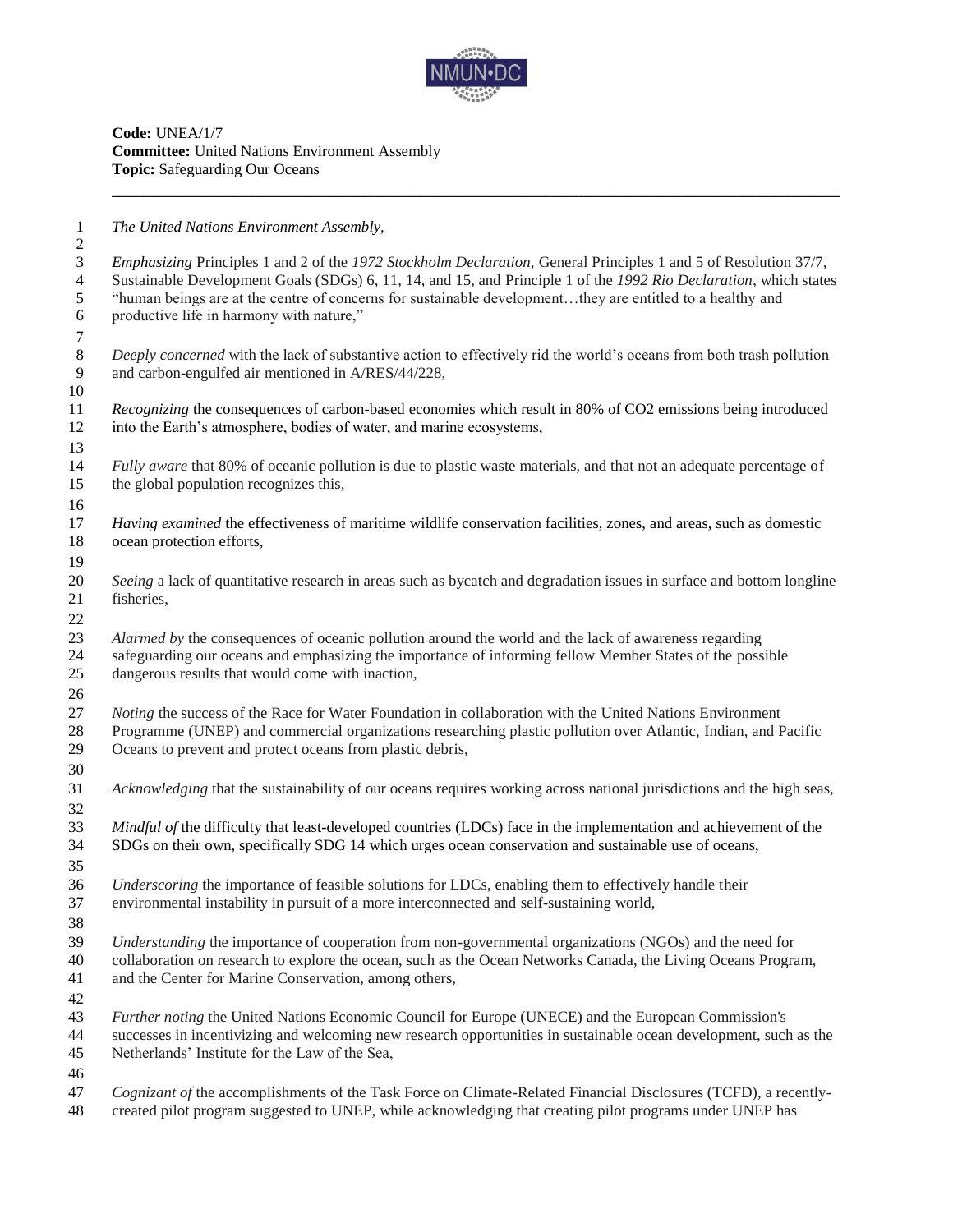| 49<br>50                                     | allowed committees such as UNEA to discover innovative solutions unable to be completed in the same capacity<br>without such larger-scale support, |                                                                                                                                                                                                               |                                                                                                                                                                                                                                                                                                                                                                                                                                                                                                                                                                                                                                              |  |  |  |
|----------------------------------------------|----------------------------------------------------------------------------------------------------------------------------------------------------|---------------------------------------------------------------------------------------------------------------------------------------------------------------------------------------------------------------|----------------------------------------------------------------------------------------------------------------------------------------------------------------------------------------------------------------------------------------------------------------------------------------------------------------------------------------------------------------------------------------------------------------------------------------------------------------------------------------------------------------------------------------------------------------------------------------------------------------------------------------------|--|--|--|
| 51                                           |                                                                                                                                                    |                                                                                                                                                                                                               |                                                                                                                                                                                                                                                                                                                                                                                                                                                                                                                                                                                                                                              |  |  |  |
| 52<br>53<br>54                               | 1.                                                                                                                                                 | Congratulates Member States which have championed the implementation of clean energy-based economies<br>and encouraging international divestment from industries which contribute to global carbon pollution; |                                                                                                                                                                                                                                                                                                                                                                                                                                                                                                                                                                                                                                              |  |  |  |
| 55<br>56<br>57<br>58<br>59                   | 2.                                                                                                                                                 |                                                                                                                                                                                                               | Suggests the establishment of the Three Point Pilot Programme (3PPP) through UNEP in the form of a pilot<br>program, for the length of two years focused on the advancement of research and technology, followed by<br>education and awareness on recycling initiatives, and finally implementation of projects and aids for various<br>countries in partnership with local NGOs through the proposal of:                                                                                                                                                                                                                                    |  |  |  |
| 60<br>61<br>62                               |                                                                                                                                                    | a.                                                                                                                                                                                                            | Monitoring existing laws and resolutions passed by the UN to ensure global cooperation towards<br>meeting the objectives of SDG 14;                                                                                                                                                                                                                                                                                                                                                                                                                                                                                                          |  |  |  |
| 63<br>64<br>65                               |                                                                                                                                                    | b.                                                                                                                                                                                                            | Implementing initiatives in cooperation with NGOs to create seafloor observatories to further efforts of<br>innovation of technology, exploration of the ocean, and education for the public;                                                                                                                                                                                                                                                                                                                                                                                                                                                |  |  |  |
| 66<br>67<br>68<br>69<br>70<br>71<br>72       |                                                                                                                                                    | c.                                                                                                                                                                                                            | Endorsing regional economic cooperation amongst Regional Commissions, including the UN<br>Economic and Social Commission for Asia and the Pacific (UNESCAP), Economic Commission for<br>Latin America (ECLAC), UN Economic Commission for Africa (ECA) and UN Economic and Social<br>Commission for Western Asia (UNESCWA), to further oceanic research for the purpose of better<br>understanding the desperate need for oceanic policy change and better understanding the proper<br>methods to tackle the newfound issues in the immediate future;                                                                                        |  |  |  |
| 73<br>74<br>75                               |                                                                                                                                                    | d.                                                                                                                                                                                                            | Encouraging scientific research institutes of higher learning to further educate fellow Member States<br>on the issues addressed during the United Nations Convention of the Law of the Sea;                                                                                                                                                                                                                                                                                                                                                                                                                                                 |  |  |  |
| 76<br>77<br>78<br>79                         |                                                                                                                                                    | e.                                                                                                                                                                                                            | Championing the voluntary participation of researchers from all Member States to expand initiatives<br>such as the Race for Water Foundation program and to implement international laws to combat oceanic<br>pollution;                                                                                                                                                                                                                                                                                                                                                                                                                     |  |  |  |
| 80<br>81<br>82<br>83<br>84<br>85<br>86<br>87 |                                                                                                                                                    | f.                                                                                                                                                                                                            | Recommending partnerships between Member States and NGOs to research and then implement<br>regional projects on mitigating bycatch, such as Tunisia's pilot program in the Gulf of Gabs, to<br>conduct research in bottom and surface longline fisheries, in partnership with the Permanent<br>Secretariat of the Agreement on the Conservation of Cetaceans of the Black Sea, Mediterranean Sea<br>and Contiguous Atlantic Area and Secretariat of the General Fisheries Commission for the<br>Mediterranean (GFCM) and in collaboration with the UNEP Mediterranean Action Plan Regional<br>Activity Center for Specially Protected Areas; |  |  |  |
| 88<br>89<br>90<br>91                         |                                                                                                                                                    | g.                                                                                                                                                                                                            | Advocating the creation of vocational training programs between developed and LDCs promoting<br>recycling, waste reduction strategies, and a free flowing exchange of ideas with the aim of global<br>collaboration;                                                                                                                                                                                                                                                                                                                                                                                                                         |  |  |  |
| 92<br>93<br>94                               |                                                                                                                                                    | h.                                                                                                                                                                                                            | Making strides toward increasing the prevalence of prevalence of aquatic wildlife conservation<br>facilities, zones, and areas while also continuing commitment to existing facilities, zones and areas;                                                                                                                                                                                                                                                                                                                                                                                                                                     |  |  |  |
| 95<br>96<br>97                               |                                                                                                                                                    | $\mathbf{i}$ .                                                                                                                                                                                                | Fostering data sharing while mutually enhancing global maritime situational awareness through the<br>implementation of:                                                                                                                                                                                                                                                                                                                                                                                                                                                                                                                      |  |  |  |
| 98<br>99                                     |                                                                                                                                                    |                                                                                                                                                                                                               | i.<br>Surveillance systems, such as the Sea Surveillance Cooperation Baltic Sea (SUCBAS), which<br>regionally shares maritime data;                                                                                                                                                                                                                                                                                                                                                                                                                                                                                                          |  |  |  |
| 100<br>101<br>102<br>103                     |                                                                                                                                                    | ii.<br>iii.                                                                                                                                                                                                   | The Global Environmental Assembly, which upholds trans-boundary cooperation and helps<br>Member States to jointly manage water systems;<br>Voluntary commitments from Member States that are geared towards the targets of SDG 14<br>discussed at the UN Oceans Conference;                                                                                                                                                                                                                                                                                                                                                                  |  |  |  |